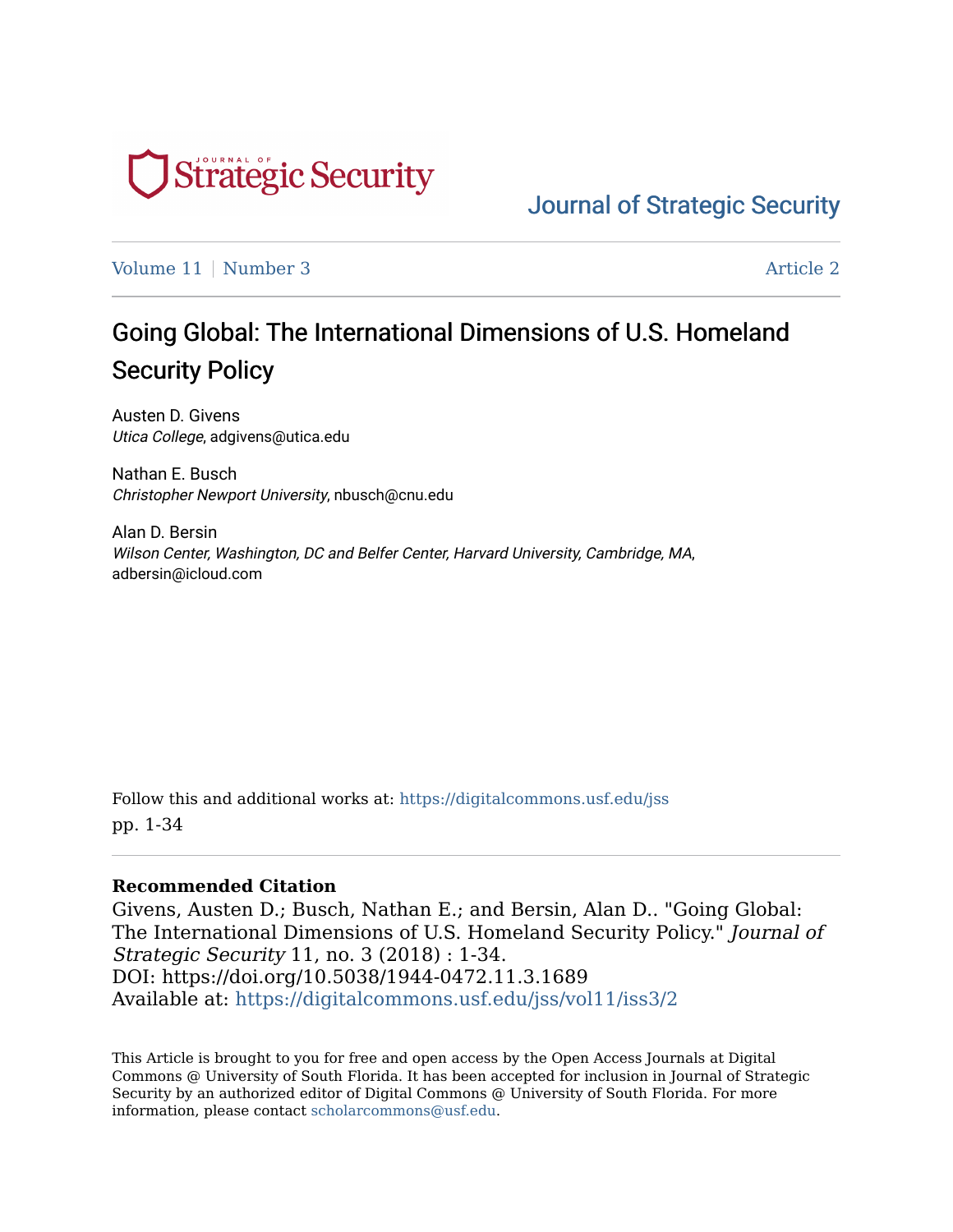# **Going Global: The International Dimensions of U.S. Homeland Security Policy**

## **Abstract**

Scholarship examining U.S. homeland security policy proceeds from the assumption that homeland security policy-making is a largely domestic—that is, United Statescentric—endeavor. This article challenges that assumption. The mission of the Homeland Security Enterprise is domestic security but achieving a satisfactory state of preparation, prevention, response, recovery and resilience requires efforts that extend beyond our boundaries. We argue that advances in technology and globalization have accelerated the degree to which global events directly and indirectly influence U.S. homeland security. Contemporary threats do not recognize national boundaries; efforts to counter them, accordingly, must transcend border lines as well. In this article, we present evidence from the homeland security sub-fields of border security, counterterrorism, cybersecurity, public health, and disaster management to show that U.S. homeland security policy is now inherently transnational in nature and therefore best analyzed and understood by taking a broader, global perspective.

#### Acknowledgements

The authors gratefully acknowledge Kevin Boyle, Nathan Bruggeman, and Benjamin Rohrbaugh for their assistance.

This article is available in Journal of Strategic Security: [https://digitalcommons.usf.edu/jss/vol11/iss3/](https://digitalcommons.usf.edu/jss/vol11/iss3/2) [2](https://digitalcommons.usf.edu/jss/vol11/iss3/2)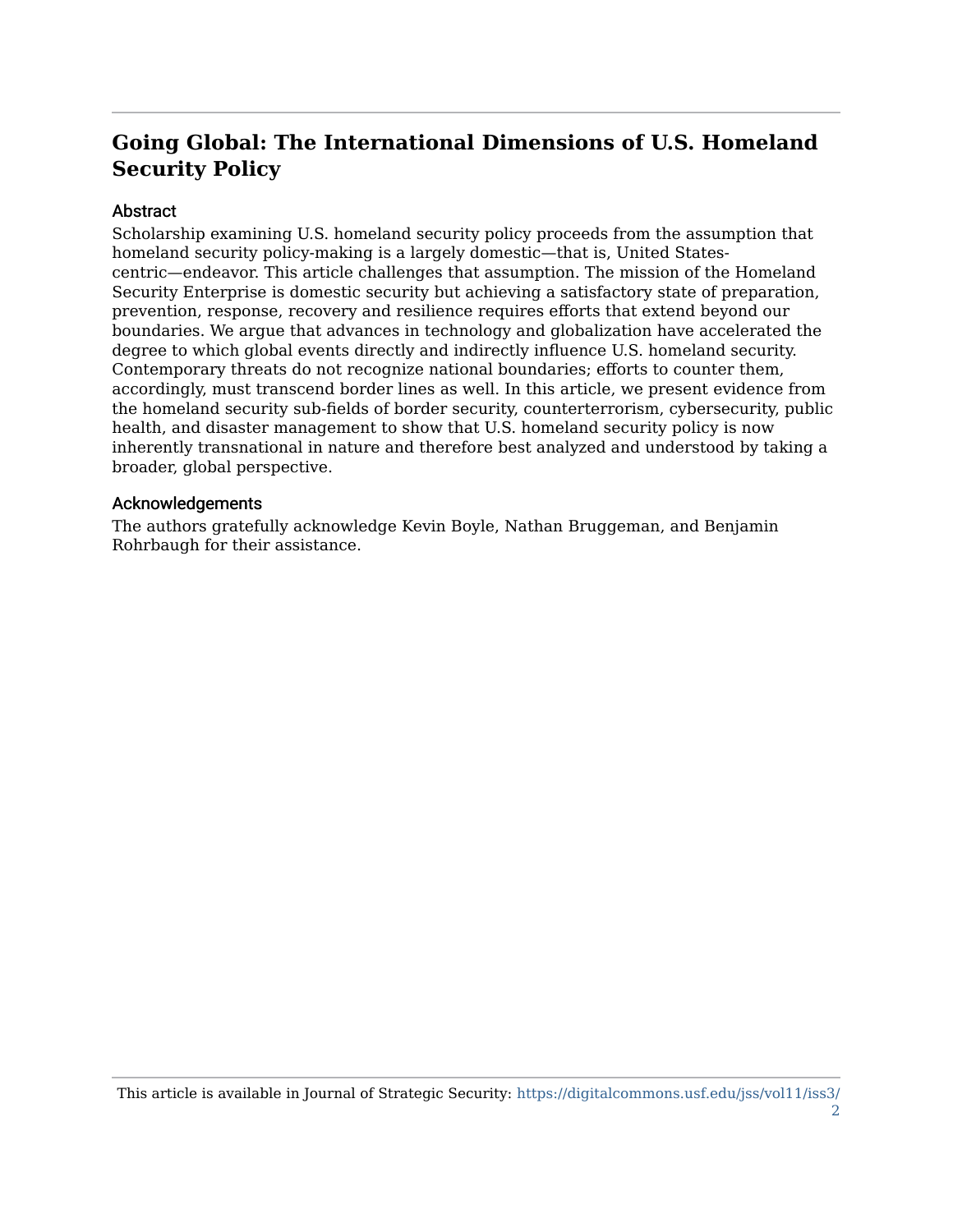# **INTRODUCTION**

On Wednesday, October 27, 2010, a young woman dropped off two packages in San'a, Yemen—one at a UPS store, the other at a FedEx location.<sup>1</sup> Inside each of the two packages was a Hewlett-Packard desktop laser printer.<sup>2</sup> Yet these were no ordinary shipments of office supplies. Within the toner cartridge of each printer was a small amount of pentaerythritol tetranitrate (PETN), a powerful explosive material used in construction and industrial work.<sup>3</sup> The PETN had been inserted into the cartridges so that the printers, if X-rayed, would have appeared to contain ordinary laser printer ink powder.4 The cartridges were wired to small detonators powered by cell phone batteries.<sup>5</sup> Both packages were addressed to synagogues in Chicago.<sup>6</sup> UPS and FedEx employees in Yemen screened the packages manually, saw nothing obviously amiss within them, and cleared the packages to be shipped to the United States.<sup>7</sup>

The next day, intelligence officials in Saudi Arabia contacted their counterparts in the U.S. Central Intelligence Agency (CIA) to advise them that they had received a tip about two package bombs constructed by Al-Qaeda in the Arabian Peninsula (AQAP) that were en route to the United States—the same two package bombs that had been shipped from San'a.<sup>8</sup> Saudi officials were able to share with their American counterparts the precise tracking numbers for the packages.<sup>9</sup> A furious hunt for the packages began. Intelligence, law enforcement, and diplomatic agencies in the United States, United Kingdom, Saudi Arabia, Yemen, United Arab Emirates, and Germany, together with officials from UPS and FedEx, exchanged information and coordinated their responses to the Saudi intelligence tip, ultimately leading to the discovery of the package bombs. Local authorities disarmed the explosives at airports in East Midlands, England, and Dubai in the United Arab Emirates.10 Investigators later determined that the bombs likely would have detonated in mid-flight, causing the airplanes carrying them to crash into the Atlantic Ocean.<sup>11</sup>

The 2010 AQAP printer cartridge bomb plot was by any measure a serious threat to the global supply chain, particularly the U.S. air cargo system. The plot also illustrates a remarkable shift in our understanding of U.S. homeland security policy. Virtually every element in the plot, from the moment the package bombs were dropped off in Sana'a until the explosives within them were disarmed in England and the United Arab Emirates, took place outside the United States. The cooperation and coordination of multiple governments' security services and at least two air express carriers in the private sector led to the package bombs being located and disabled before the package bombs arrived in the United States.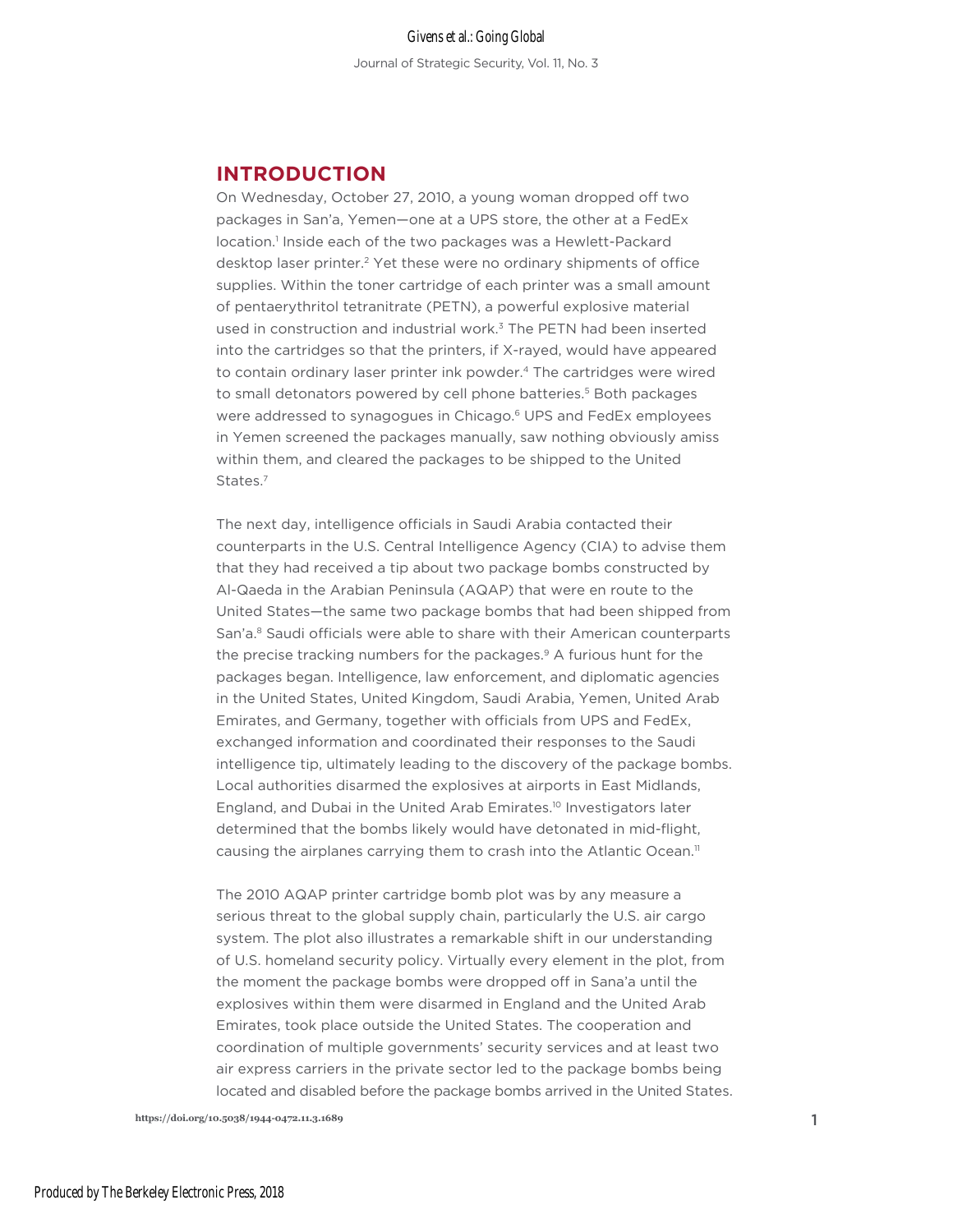Most academic research on U.S. homeland security proceeds from the assumption that contemporary U.S. homeland security policy-making is largely a domestic endeavor. This article challenges that assumption. We argue that advances in technology and globalization have accelerated the degree to which transnational events directly and indirectly influence U.S. homeland security.<sup>12</sup> In this article, "transnational" refers to the coalitions, contacts, and interactions that take place across state borders that are not controlled exclusively by the central foreign policy organs of governments.13

Hardly any homeland threat today does not generate a cause or effect abroad. Our homeland security begins and ends not at the borders of the United States, but internationally, where people commence their travel and cargo goods are loaded for transport. It may sound paradoxical, but the fact remains that for the United States to have satisfactory homeland security, we need to direct our attention toward what is happening abroad. It is through collaboration with our foreign allies, in border security, law enforcement, and counterterrorism, that the United States will more effectively be protected. Many readers may be surprised to learn, for example, that the Department of Homeland Security now has the third largest civilian footprint outside of the United States of all federal agencies.<sup>14</sup> Yet the scholarly literature on homeland security has not yet caught up with this evolution.

The article proceeds in four steps. First, we introduce and describe the Westphalian nation-state system, which at first glance may appear to conflict with countering the global, dynamic, and persistent threats confronting the United States. We then show that scholarship on U.S. homeland security policy largely overlooks transnational security considerations. Next, we present evidence from the homeland security sub-fields of border security, counterterrorism, cybersecurity, disaster management, and public health to demonstrate that transnational security concerns are integral to U.S. homeland security. The article concludes with a discussion of the policy and research implications of our findings.

## **NATION-STATES, TRANSNATIONAL FLOWS, AND HOMELAND SECURITY**

International relations scholars usually point to the Treaty of Westphalia in 1648 as the start of the modern nation-state system.15 The treaty ended the Thirty Years War in Europe and set in motion a system whereby sovereign European states began to co-exist.<sup>16</sup> This system involved

**Journal of Strategic Security** 2 **© 2018 ISSN: 1944-0464 eISSN: 1944-0472**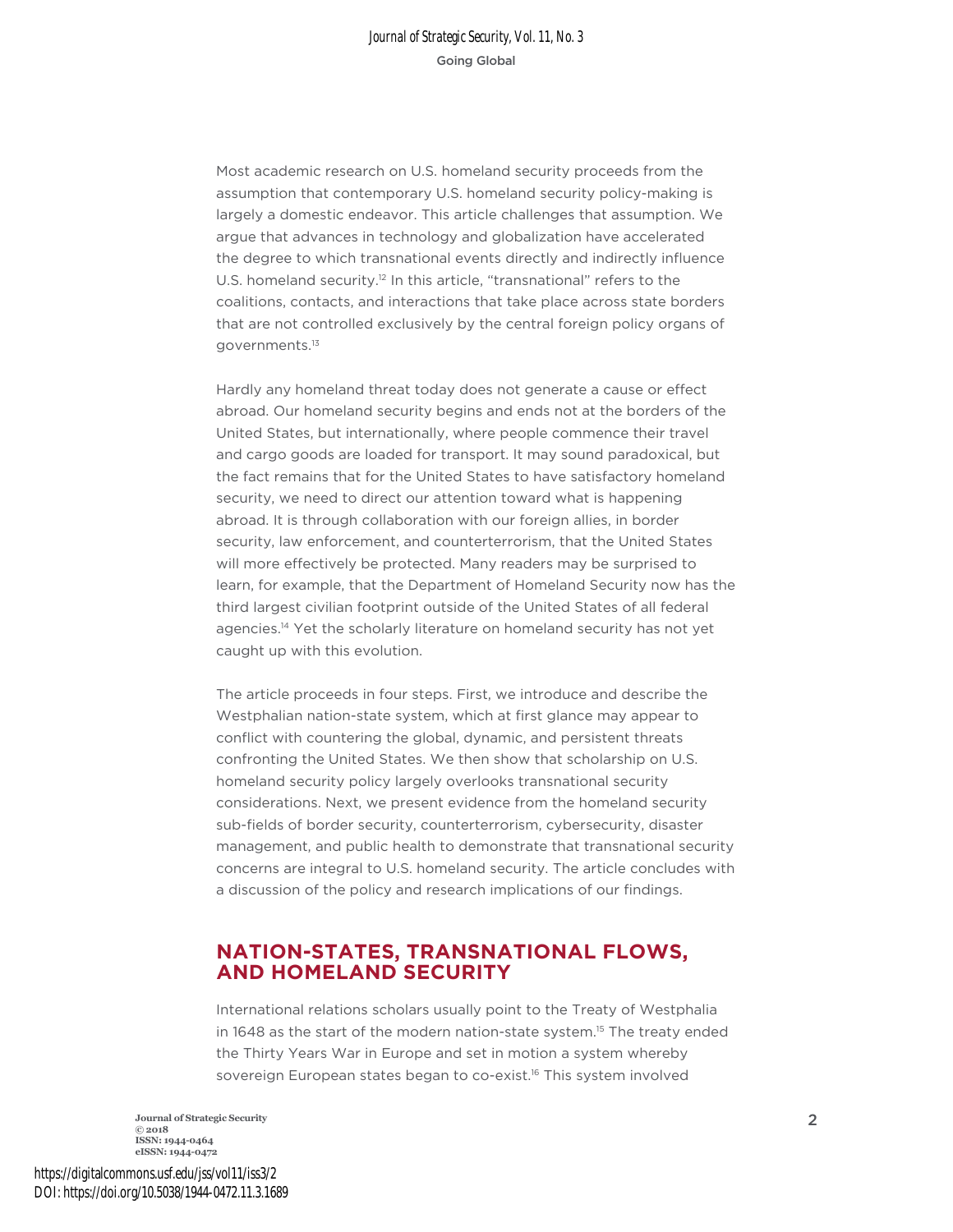principles such as mutual respect for the territorial integrity of states, agreements not to interfere in other nations' internal affairs, and the legal equality of nation-states within the broader international system. As European influence spread globally, these pronounced concepts of sovereignty and nationality, and the prerogatives and implications which attached to them, were disseminated, as well.

Today, sovereignty asserts itself at national borders by determining who and what may enter, exit, or cross the space.<sup>17</sup> This exercise of sovereignty along nation-states' borders has long been a means for governments to assert and maintain internal political control.<sup>18</sup> At the same time, nations levy customs and travel fees on the cross-border movement of people and goods to generate revenue. Borders today can therefore be thought of as both lines of sovereignty and points of flow. This new understanding of borders as lines and flows challenges the Westphalian conception of borders solely as "hard" boundaries around sovereign nation-states.

To be clear, we are not suggesting that sovereign borders have become irrelevant or unimportant. However, because of accelerating technological innovation, time and space have been dramatically compressed such that global flows today are non-stop, and in many cases, instantaneous. Globalization is the cumulative effect of these trends: a 24/7/365 movement continuously around the world of capital, labor, cargo, people, goods, services, ideas, images, data, and electrons. These flows today often operate independent of nation-states. They are the decisions of actors such as multinational corporations, terrorist movements, transnational criminal organizations, and other non-state actors. For this reason, they are sometimes referred to as "borderless" or "stateless" phenomena. Nevertheless, they continue to flow toward and over Westphalian borders, have their principal effects within nation-states, and the governments operating there regulate the actors. This presents us with an apparent contradiction: The sovereign power to regulate crossborder flows remains exclusively national, while the flows themselves lawful and illicit—essentially are transnational.

The homeland security mission is to protect domestic security. However, achieving a satisfactory state of preparation, prevention, recovery, and resilience in the domestic context requires efforts that extend beyond our borders. Contemporary threats do not recognize national boundaries. Responses to these challenges, accordingly, must also transcend the borders that separate one country from another. Terrorism, cyberattacks, narcotics smuggling, human trafficking, pandemic diseases, money laundering, and natural disasters are transnational security challenges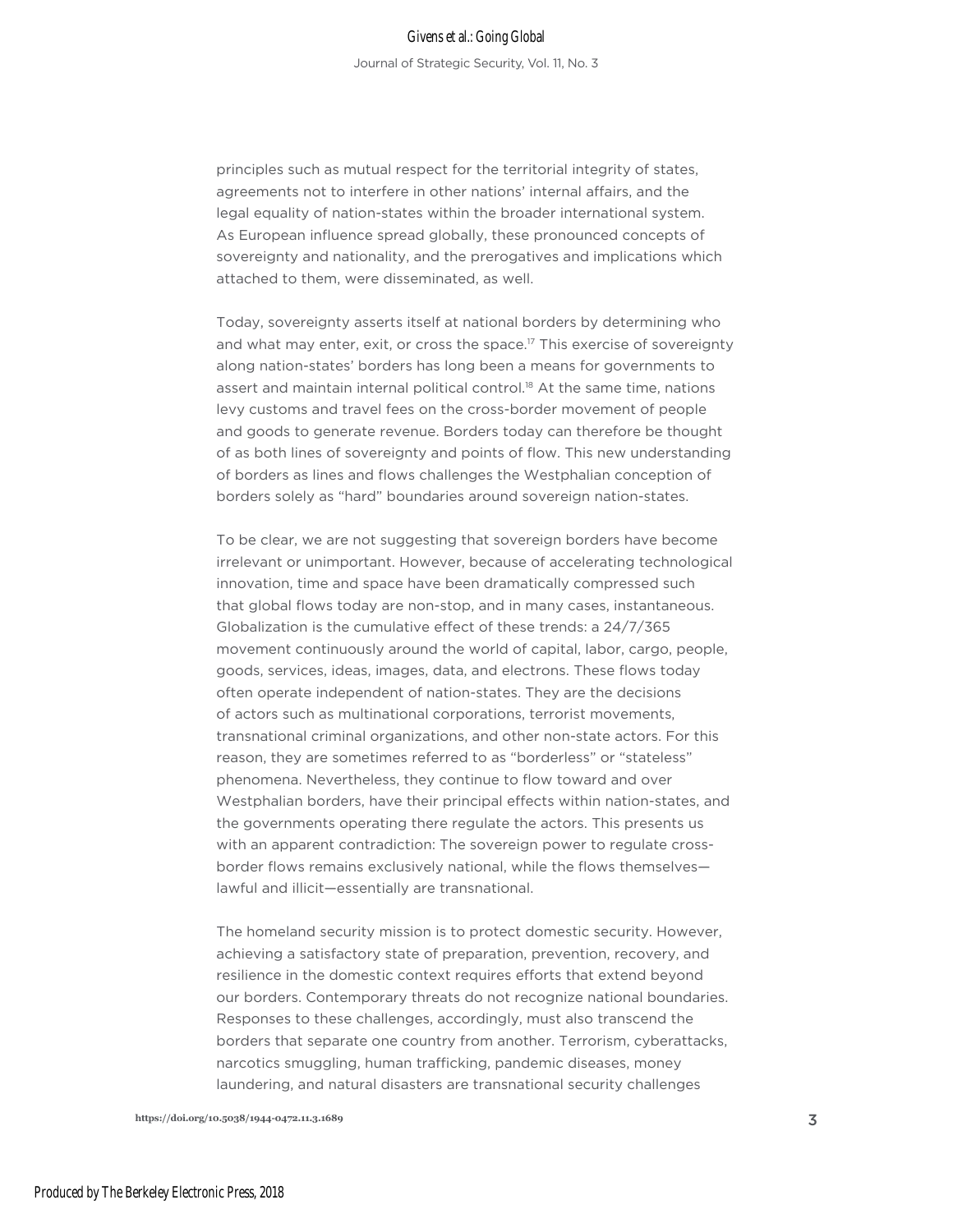with clear implications for U.S. homeland security policy. Understanding these threats, and developing innovative solutions to them, requires that security practitioners in the United States and abroad share information, collaborate, and adjust how they execute policies over time. For those working in the homeland security profession today, it comes as no surprise that the U.S. government must work regularly with allied nations and multilateral organizations to achieve its own homeland security objectives.19 The global homeland security enterprise—consisting of strong international engagement, cooperative partnerships among governments, and between the private and public sectors—is necessary for the security of all.

## **HOMELAND SECURITY SCHOLARSHIP: A NEXT GENERATION PERSPECTIVE**

Existing scholarly conceptions of homeland security are almost entirely domestic in orientation and have been this way for well over a decade. It is important to emphasize that this literature is generally solid, focusing on significant domestic coordination and security challenges. However, it is incomplete, overlooking an important and expanding dimension of homeland security.

The years pre-dating the terrorist attacks of September 11, 2001 saw tremendous shifts in foreign policy emphases as well as the growth of terrorist attacks on U.S. targets from domestic and international actors. The Cold War between the United States and Soviet Union, which took place from approximately 1947 until the Soviet Union's collapse in 1991, provides important historical context for understanding the growth in counterterrorism activities after 9/11. Some of the most prominent pre-9/11 scholarship from the Cold War focused on the potential defenses against a Soviet nuclear attack on U.S. soil, for example, foreshadowing the rise of emergency management activities in the years after 9/11.20

Terrorist attacks against U.S. government facilities in Lebanon, Saudi Arabia, Kenya, and Tanzania between 1983 and 1998 underlined the rising threat posed by international terrorist groups.<sup>21</sup> The bombings of the Alfred P. Murrah Federal Building in Oklahoma City in 1995, as well as the World Trade Center in 1993, demonstrated that terrorists were capable of carrying out dramatic attacks inside the United States.22 Writing in *Foreign Policy* in 1997, John Deutch, a former director of the CIA during the Clinton administration, noted that "…if we are going to mount an effective campaign to combat [terrorism], we must clarify the roles and missions

**Journal of Strategic Security** 4 **© 2018 ISSN: 1944-0464 eISSN: 1944-0472**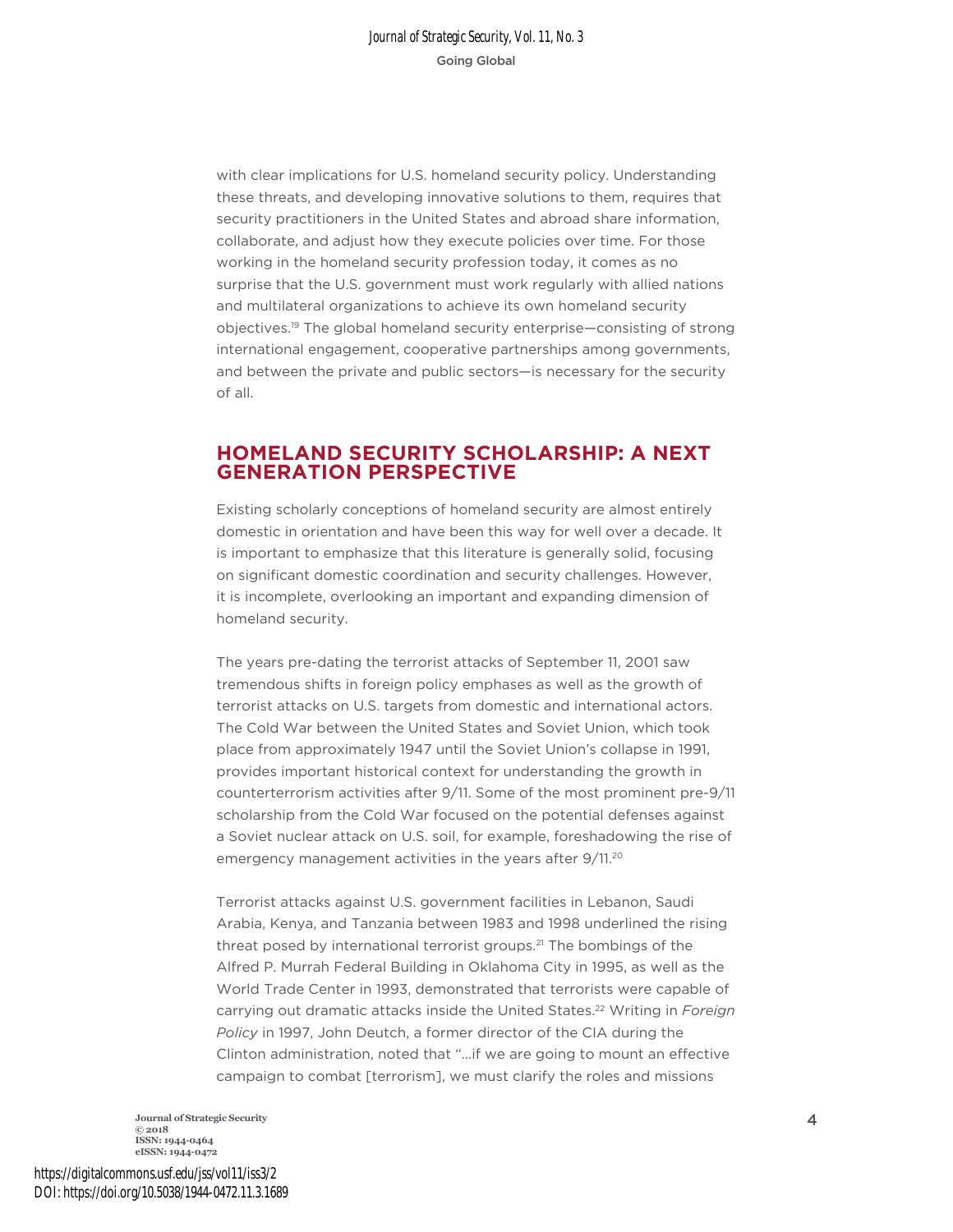Journal of Strategic Security, Vol. 11, No. 3

of various government agencies. As it stands now, the responsibility for counterterrorist initiatives is divided."23 Others scholars took up this theme of how to organize government agencies more effectively to combat terrorism in subsequent years.

Later research explored the ways in which misaligned U.S. agency and departmental missions left open significant gaps in the United States' ability to deter, prevent, and respond to terrorist attacks.<sup>24</sup> These analyses focused on domestic policy affairs. Writing in spring 2001, Richard Falkenrath described a White House in the late 1990s which sought to coordinate a sprawling range of counterterrorism programs across the executive branch—a situation similar to conditions in the executive branch today.25 Falkenrath included a small reference to U.S. international counterterrorism assistance programs, but he placed this reference in a domestic policy context: "U.S. officials argue that [providing international counterterrorism assistance] has had considerable success in promoting greater counterterrorism efforts and discreet cooperation among other states, especially in curtailing state sponsorship of international terrorism. Critics argue that the U.S. response is excessive."26

Widely cited work published in the decade following the 9/11 terrorist attacks similarly focused on domestic policy-making and politics. For example, research by Charles R. Wise and Rania Nader on the challenge of organizing the federal government to address homeland security threats does not mention other national governments or international organizations at all, though it does acknowledge the threat posed by international terrorism.27

Still other scholars have addressed transnational threats and their impact on domestic security policy-making in a general sense. These treatments of transnational threats are usually tangential and not U.S.-centric. For example, one 2009 study on the growing linkages among internal and external security problems used a primarily European perspective for its analyses.<sup>28</sup> This research pointed out that most security studies scholarship "very rarely" ties together international and domestic security problems, underlining the need for the present study, which focuses on the transnational dimensions of U.S. homeland security.29 Other research has examined related issues, such as the connections among crossborder migration and globalization-related phenomena like trade, or the collective action problems that can arise when multiple nations attempt to coordinate their respective counterterrorism policies.30

Later post-9/11 research continued to emphasize domestic policy concerns by examining, for instance, domestic inter-organizational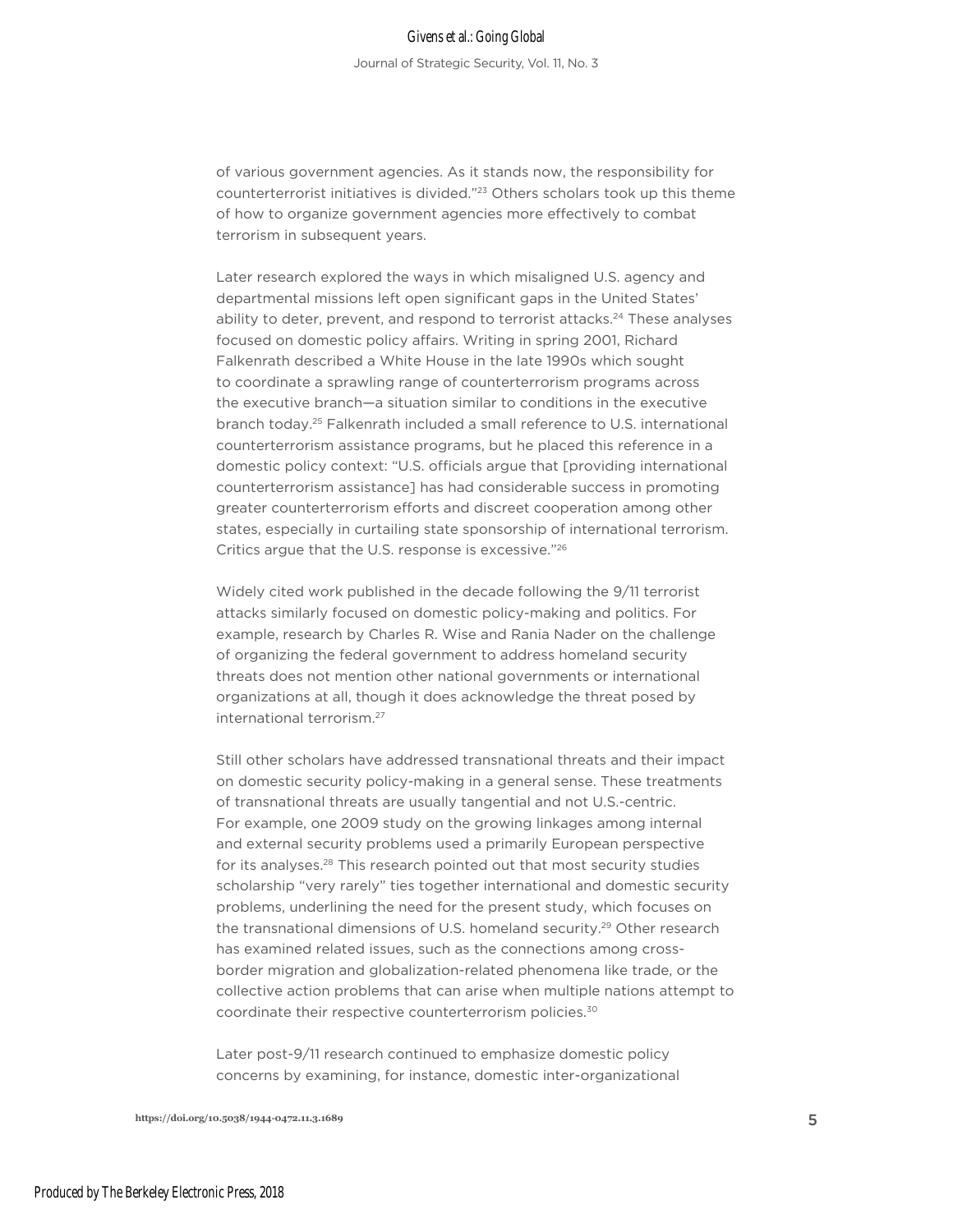coordination in response to disasters and prevention of global pandemics that may make their way to U.S. shores. $31$  A 2011 study that appeared in *Policy Studies Journal* sought to understand the cross-cutting policy forces that brought about the homeland security enterprise during the 2001-2004 time period.<sup>32</sup> However, this work, too, overlooks the interactions between U.S.-based homeland security officials and overseas partners in its analyses.

Only recently have scholars begun to grapple with how traditional notions of U.S. homeland security interact with transnational security considerations. One example appeared in October 2017, when Philip Osborn challenged the idea that cyberspace is borderless.<sup>33</sup> Cyberspace includes physical infrastructure, which crosses sovereign borders, such as Internet cables. Therefore, Osborn argued, traditional customs authorities could be invoked to examine these cables and their digital contents for homeland security purposes.<sup>34</sup>

To be sure, federal agencies that later were folded into the U.S. Department of Homeland Security (DHS) had, to varying degrees, established international ties with foreign counterpart agencies prior to 9/11.<sup>35</sup> Other non-DHS agencies that today form part of the homeland security enterprise, such as the CIA, also worked with international partners before the 9/11 attacks.<sup>36</sup> Moreover, international groups, such as the North Atlantic Treaty Organization (NATO), have acted for years as hubs for the exchange of important information among their members. Nevertheless, we maintain that there at least two key differences between these pre-9/11 international activities and the types of transnational homeland security initiatives that are apparent today. First, international cooperation pre-dating the 9/11 attacks was largely ad-hoc, in the sense that it was not geared toward achieving a cohesive group of policy goals that transcended multiple government agencies. Second, pre-9/11 global collaboration along these lines was not born out of the recognition that tackling U.S. homeland security threats abroad—in a systematic fashion can yield domestic security dividends. Rather, this pre-9/11 collaboration was oriented toward solving discrete sets of policy problems that were bounded by the specific missions of the government agencies participating in these partnerships.<sup>37</sup> In both form and substance, then, transnational homeland security activities today represent a fundamental break from past practice.

It is now essential to advance understandings of the transnational dimensions of U.S. homeland security to increase knowledge of policy options and limitations in the homeland security sphere. By framing

**Journal of Strategic Security** <sup>6</sup> **© 2018 ISSN: 1944-0464 eISSN: 1944-0472**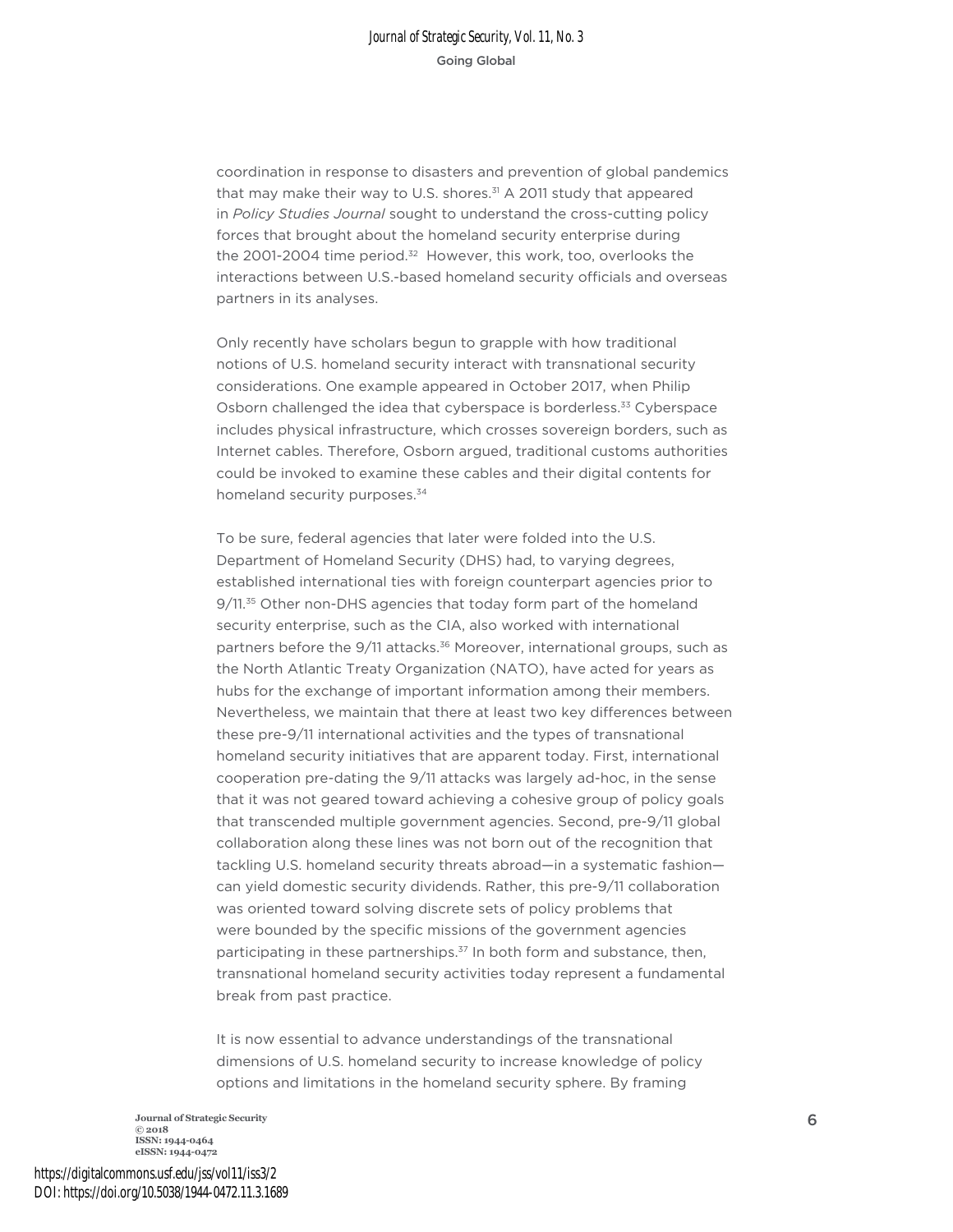homeland security in a transnational security context, policy-makers stand to make better-informed decisions about how to formulate strategies and allocate scarce time and resources to achieve their homeland security objectives. At the same time, understanding the transnational dimensions of homeland security fosters awareness of the limitations of internal security policies limited to the domestic context.<sup>38</sup>

It is also imperative to bring current homeland security scholarship into line with contemporary practices in homeland security. Squaring homeland security as it is conducted with the broader literature on homeland security policy can benefit scholars by offering a more accurate assessment of policy conditions, which in turn can lead to analyses that are more precise. We next turn to the first of five homeland security subfields that this article examines: border security.

# **BORDER SECURITY**

U.S. Customs and Border Protection (CBP) secures and expedites the movement of people and goods across U.S. borders.<sup>39</sup> In a globalized world, where technology has accelerated both transport and communication, the ports of entry at air, sea, and land borders have become the last line of defense, rather than the first, as they traditionally have been viewed. For example, the so-called Underwear Bomber, Nigerian citizen Umar Farouk Abdulmutallab, boarded a plane in the Netherlands intending to ignite PETN explosive material and blow up a Northwest Airlines flight over Detroit in 2009. CBP identified Abdulmutallab as a person of interest after the flight departed from Amsterdam bound for Detroit. CBP officers planned to refer him for secondary inspection upon his arrival in the United States. However, this obviously would have been too late to prevent Abdulmutallab from blowing up the plane. Therefore, in retrospect, the "border" we needed to focus on was located not in Detroit, but at Schipol Airport in the Netherlands.40 The goal of border security, too, needed to change in this instance. Rather than intercepting Abdulmutallab upon his arrival in Detroit, U.S. homeland security interests would have been best served by preventing Abdulmutallab from boarding the Northwest Airlines flight in the first place.

Today CBP and other U.S. agencies with a stake in border security have pushed their operations "out"; that is, away from U.S. borders and toward the last point of departure abroad for people and goods bound for the United States.41 The U.S. government's new global approach to border security is evident in operations conducted by CBP, Immigrations and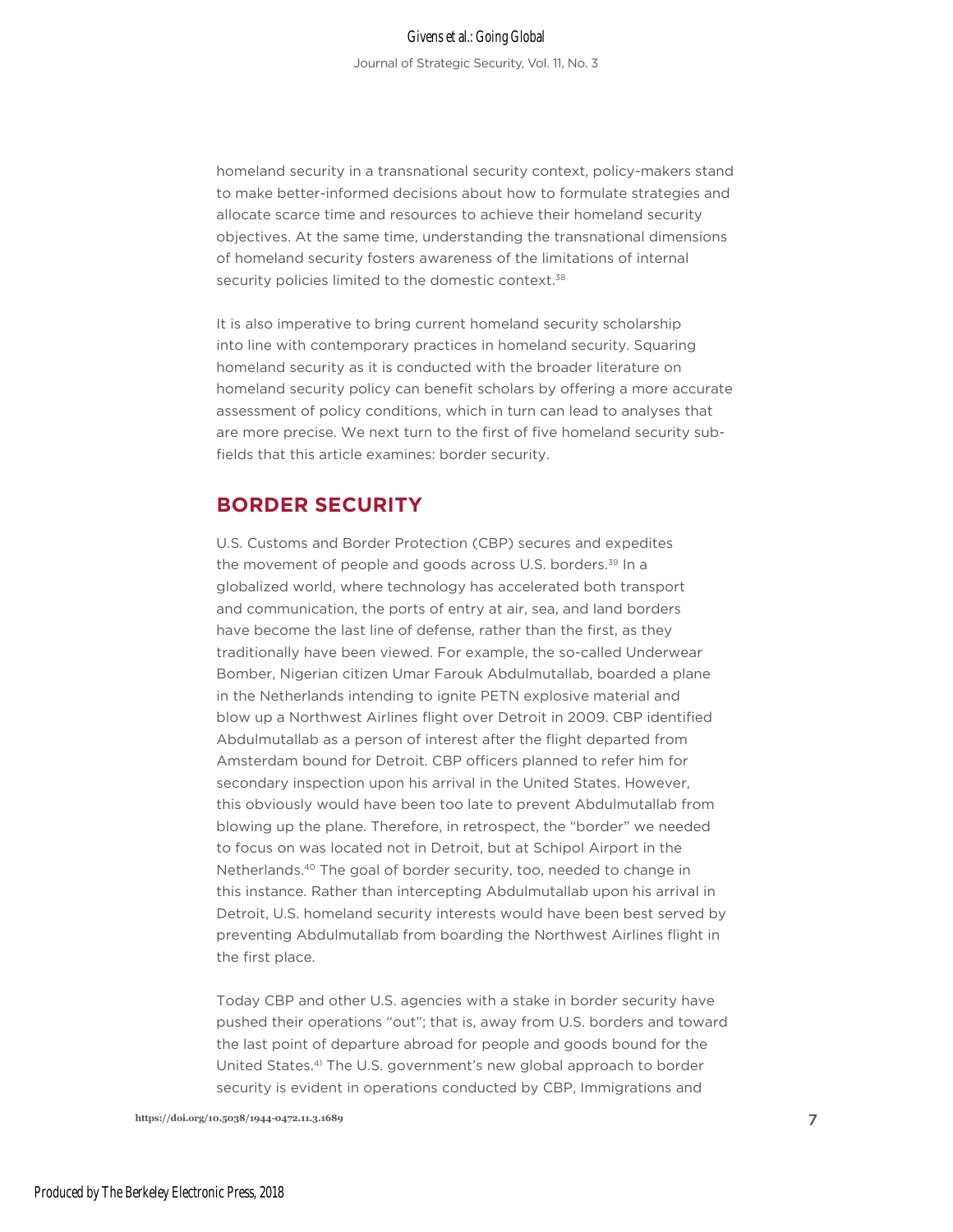Customs Enforcement (ICE), the Coast Guard, and Transportation Security Administration (TSA), in conjunction with partner agencies abroad.

The Advance Passenger Information System (APIS), including Passenger Name Records (PNR), are collected by airlines regarding each air traveler boarding a plane for travel in and toward the United States. CBP screens this data against information about known or suspected terrorists and other high-risk individuals. The Underwear Bomber plot highlighted the need to conduct the APIS and PNR security checks before planes departed for the United States rather than shortly before they arrived in the United States.<sup>42</sup> Terrorists must be kept from boarding planes bound for the United States and not just prevented from being admitted into the country. This necessarily requires DHS component agencies to operate abroad by collaborating with foreign partners.<sup>43</sup>

CBP has made strides in developing a permanent overseas presence to stop or intercept dangerous people and things from making their way to the United States. For example, CBP officers based in Canada, the Caribbean, and the United Arab Emirates are an integral part of CBP's preclearance program.44 This program deploys uniformed CBP officers abroad to screen people and goods bound for the United States at their original point of departure, rather than upon arrival in the United States.<sup>45</sup> In addition, CBP sends plainclothes officers to work in foreign airports through its Joint Security Program and Immigration Advisory Program.<sup>46</sup> These initiatives require close collaboration among CBP, airlines, and host country border and law enforcement agencies, with a view to stopping potentially dangerous individuals from flying to the United States.<sup>47</sup>

The preclearance program has produced encouraging results. A 2017 report by the Government Accountability Office (GAO), a federal watchdog, found that preclearance programs prevented over 10,000 potentially dangerous passengers from boarding aircraft bound for the United States in fiscal year 2015 alone.<sup>48</sup> This suggests that the program is achieving the desired effect of preventing potentially hostile actors from boarding U.S.-bound flights.

CBP's Container Security Initiative (CSI) complements the preclearance program, in that it focuses on intercepting potentially hazardous cargo destined for the United States at departure points abroad. The CSI now has a presence at over 50 maritime ports around the world.<sup>49</sup> Dating from the immediate aftermath of the 9/11 terrorist attacks, the CSI uses intelligence and automated tools to identify potentially high-risk containers that may contain weapons or weapons precursors that could

**Journal of Strategic Security** 8 **© 2018 ISSN: 1944-0464 eISSN: 1944-0472**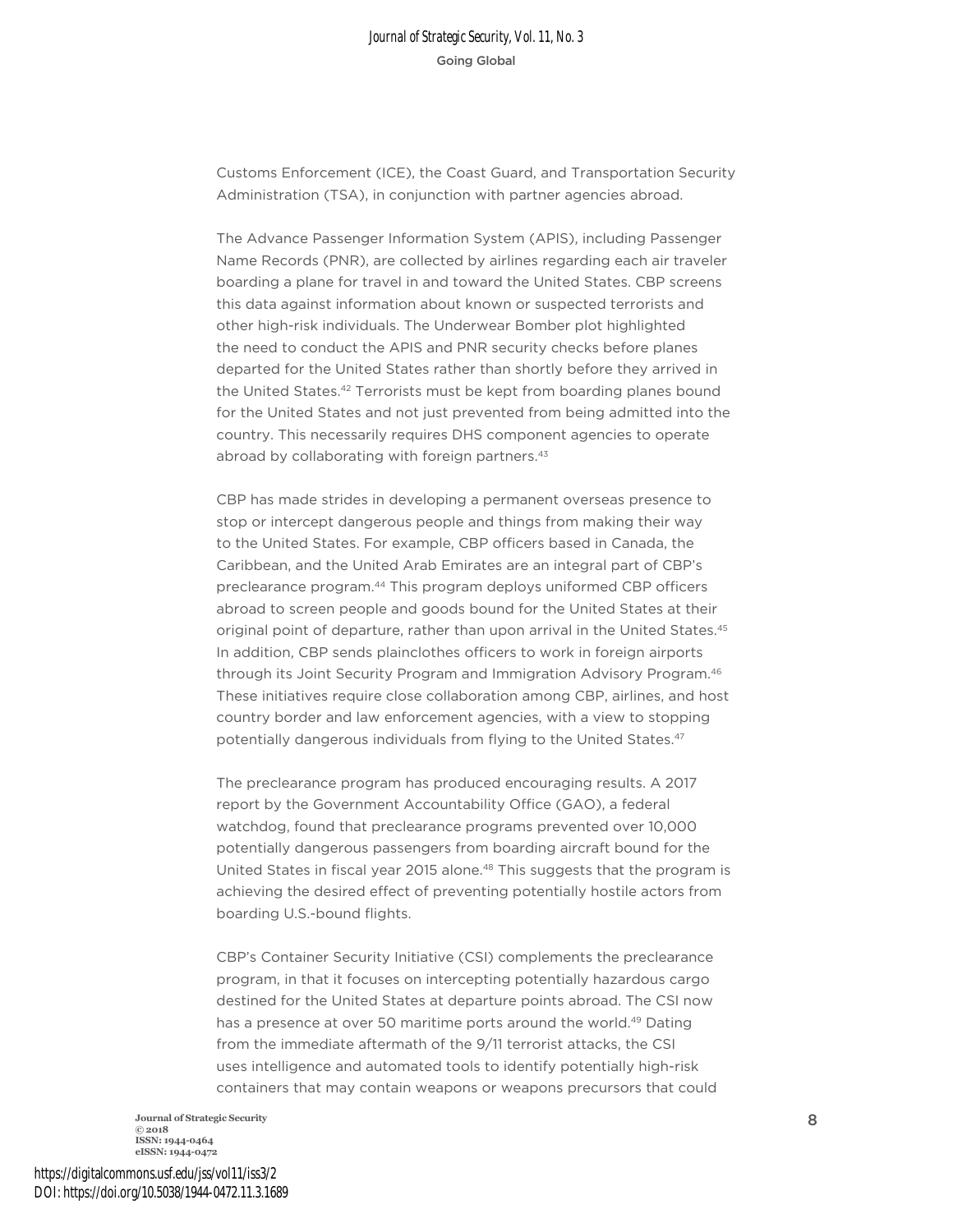# Givens et al.: Going Global

Journal of Strategic Security, Vol. 11, No. 3

be used by terrorists.<sup>50</sup> Containers that are deemed high-risk are then screened using other technologies, such as X-ray machines or radiation detection devices.<sup>51</sup> Some eighty percent of containers bound for the United States are now screened overseas through the CSI.52

There is limited publicly available data on the effectiveness of the CSI. One 2015 GAO report indicated that CBP was not able to provide complete data on the disposition of certain containers that it had determined were high-risk.<sup>53</sup> This suggests that it is at least possible that certain highrisk containers were released from CBP custody without being properly screened or accounted for. Still, the CSI clearly represents an advance in cargo screening techniques for the United States, because it uses a systematic, intelligence-driven approach to target and screen higher risk cargo containers. In addition, it does so by enlisting time and space as early as possible and as far away geographically as possible before the goods arrive at U.S. ports of entry.54

CBP also manages the Air Cargo Advance Screening Program (ACAS), which began in June 2018.<sup>55</sup> The program requires foreign entities to submit, in advance, information about the goods they are shipping to CBP. Moreover, it is worth underscoring that this information sharing with CBP takes places prior to the point at which cargo is actually loaded on U.S.-bound aircraft. In this way, CBP is able to gain a better understanding of the goods that are being transported to the United States. In cases where there may be doubt or suspicion about certain cargo, CBP can work with shippers to prevent the cargo from being placed on aircraft. This sequence of steps can reduce the risks posed to aircraft, airline passengers, and the transportation sector as a whole by hazardous cargo. Moreover, it pushes the point of air cargo screening as far from physical U.S. borders as possible. ICE uses similar tactics abroad with respect to potential high-risk travelers to the United States.

Officials from ICE work with U.S. and foreign government agencies to stop potentially threatening individuals from making their way to the United States. For instance, DHS routinely places ICE officers in U.S. embassies as part of the Visa Security Program, where they collaborate with State Department (DOS) officials to screen U.S. visa applicants.<sup>56</sup> These visa screenings target would-be terrorists and international criminals who, using fraudulently obtained visas, would otherwise seek to enter the United States and harm others.57 ICE officials also liaise with counterpart agencies in Mexico and Central America to obtain biometric data, such as fingerprints and photos, of Central American migrants and national "special interest aliens" from third countries who may pass through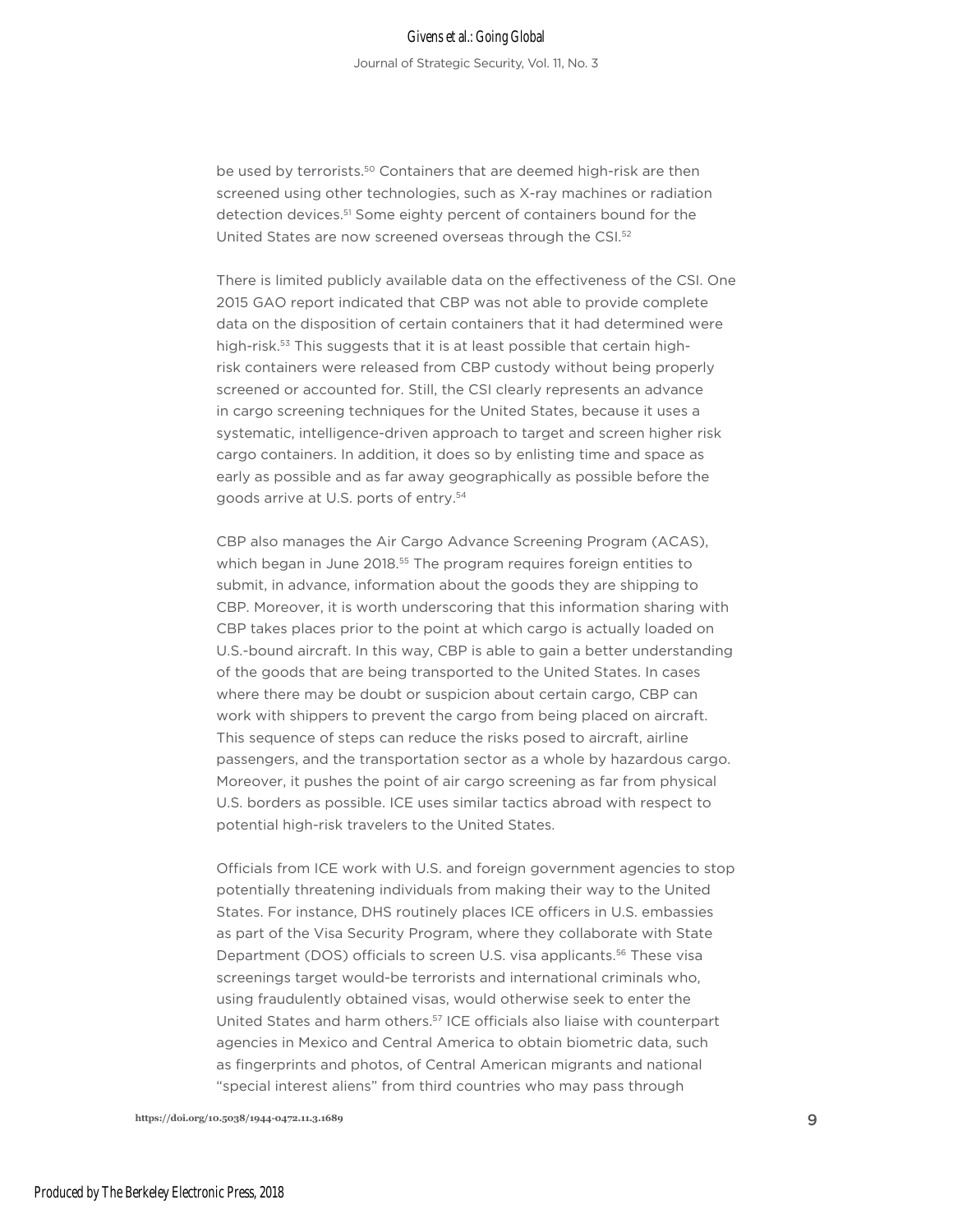Mexico en route to the United States.58 Moreover, ICE works with the governments of El Salvador, Guatemala, and Honduras, among other nations, to arrest members of violent transnational gangs and human trafficking organizations.59 Of course, the illegal movement of people and goods is not limited to land. Water-based trafficking of migrants and drugs presents challenges for homeland security, too.

Coast Guard personnel, like their ICE counterparts, work to reduce the risk of potentially threatening individuals and cargo entering the United States. One of the most visible examples of this work is the interdiction of illegal narcotics in the Caribbean. CBP operates several P-3 Orion surveillance aircraft and uses these planes to collect intelligence on suspicious vessels, which it then relays to Coast Guard ships.<sup>60</sup> The Coast Guard ships, in turn, can set a course to intercept the suspicious vessels and determine whether they merit further investigation. Coast Guard personnel may also identify and stop potential drug trafficking on their own. For example, in 2013, a Coast Guard helicopter was used to shoot out the engine of a go-fast boat in the Caribbean, bound for the United States, carrying some \$35 million dollars' worth of cocaine.<sup>61</sup>

The Coast Guard also plays a part in stopping irregular migrants who attempt to make their way to the United States. In 2015, for instance, the Coast Guard began to see a sharp increase in the number of Cuban migrants intercepted in the Caribbean who were bound for the United States.<sup>62</sup> When the Coast Guard detains migrants at sea, the agency will usually transfer those detained migrants to ICE, which then arranges for the migrants to be returned to their countries of origin.<sup>63</sup>

Interdictions of drugs and people like these are routine for the Coast Guard. In addition, they form part of a broader-based homeland security strategy. By conducting these operations in the Caribbean, the Coast Guard can stop the movement of potentially dangerous people and things toward the United States far from actual U.S. borders. The TSA carries out complementary operations in foreign airports with the aid of counterpart agencies.

The TSA must rely on foreign air transportation authorities to implement its security directives.<sup>64</sup> For example, in 2017 U.S. intelligence agencies learned of a plot by ISIS to embed explosives in electronic devices, such as laptops and tablets.<sup>65</sup> In response to this intelligence, the TSA issued new guidelines for U.S.-bound airline passengers that imposed restrictions on carrying certain devices in aircraft cabins. In the United Kingdom,

**Journal of Strategic Security** <sup>10</sup> **© 2018 ISSN: 1944-0464 eISSN: 1944-0472**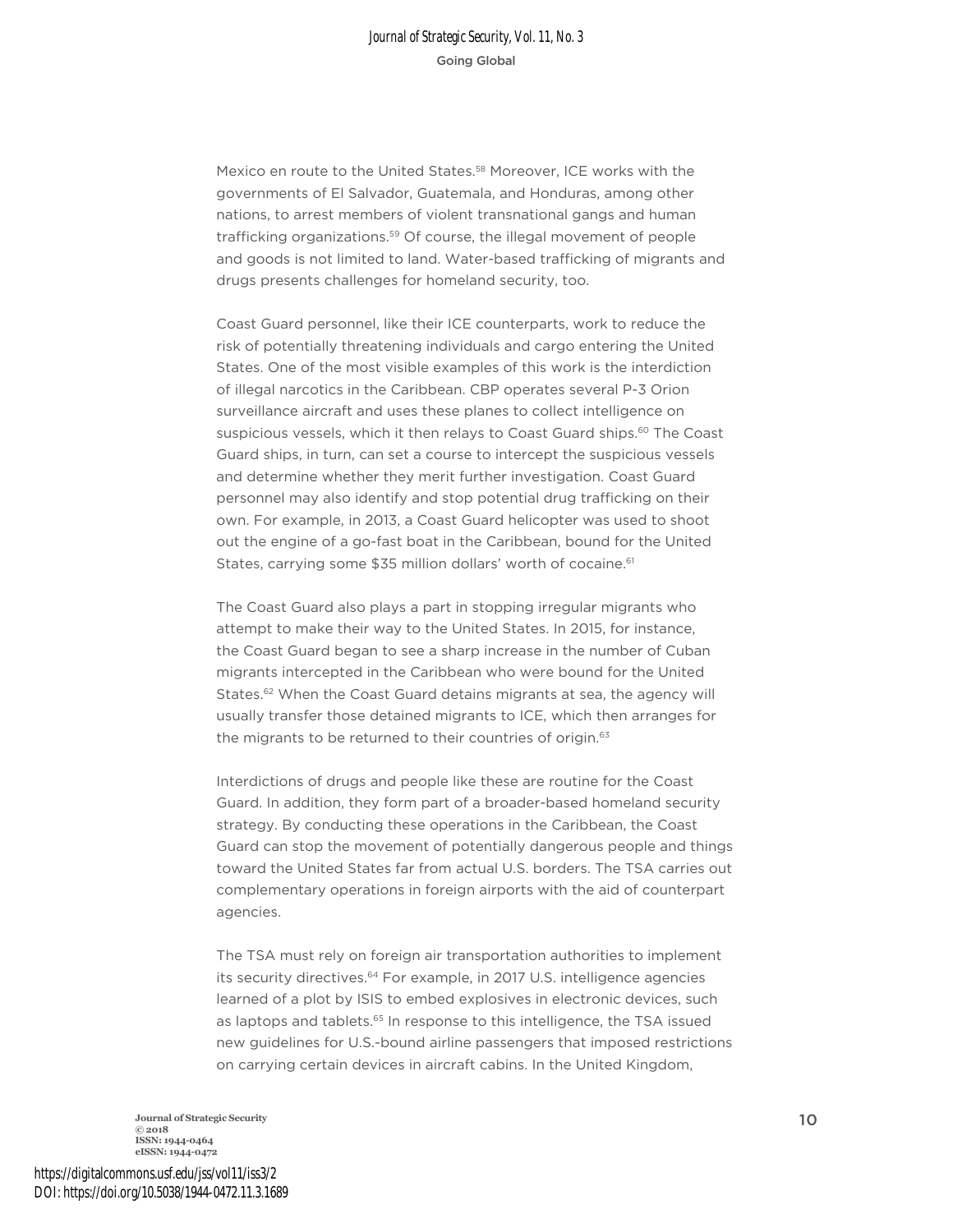for example, these guidelines effectively banned any device larger than a smartphone from being placed in carry-on luggage.<sup>66</sup> This example underscores the importance of close working relationships between the TSA and its counterparts abroad. Without these relationships, the TSA would have a much more difficult time ensuring the safety of U.S.-bound airline passengers. It is also worth noting that the TSA operates several programs related to the screening of cargo on passenger flights.67 These programs outline the specific technologies that transportation firms can use to screen air cargo. The programs also provide a means for firms to become certified cargo carriers.<sup>68</sup>

The operations discussed above by CBP, ICE, the Coast Guard, and TSA offer compelling evidence that the United States today takes an international approach to securing U.S. borders. These measures seek to push the point of security screening far from U.S. borders, thus reducing exclusive reliance on more rigorous screening at U.S. borders themselves. Border security is closely linked to U.S. counterterrorism policy, which we address in the next section.

# **COUNTERTERRORISM**

The United States' efforts to prevent terrorist attacks have led to a wide array of transnational counterterrorism initiatives undertaken on a "whole of government" basis. We explore here the military operations, economic sanctions, and intelligence cooperation that the United States leverages to reduce the possibility of terrorist attacks occurring inside the United States.

The U.S. military campaign to stop terrorists overseas before they directly threaten the United States has taken numerous forms. The most prominent recent example of this activity is the U.S. Department of Defense's Combined Joint Task Force – Operation Inherent Resolve, which was established in 2014 to combat the rising threat posed by the Islamic State of Iraq and al-Sham (ISIS).<sup>69</sup> Together with the United States, 79 partner nations have contributed military assets and resources to erode ISIS's ability to carry out terrorist attacks outside the Middle East. Contributors to this task force include nations with large, professional militaries, such as France, the United Kingdom, and Australia, as well as nations with less robust military forces, such as Bulgaria and Fiji.<sup>70</sup> At the time of the writing, the coalition's efforts have been largely successful. ISIS's geographical footprint in the Middle East has collapsed.<sup>71</sup> The group's ability to carry out attacks on U.S. interests in the Middle East has declined.72 Despite ISIS having weakened, the group still poses a threat to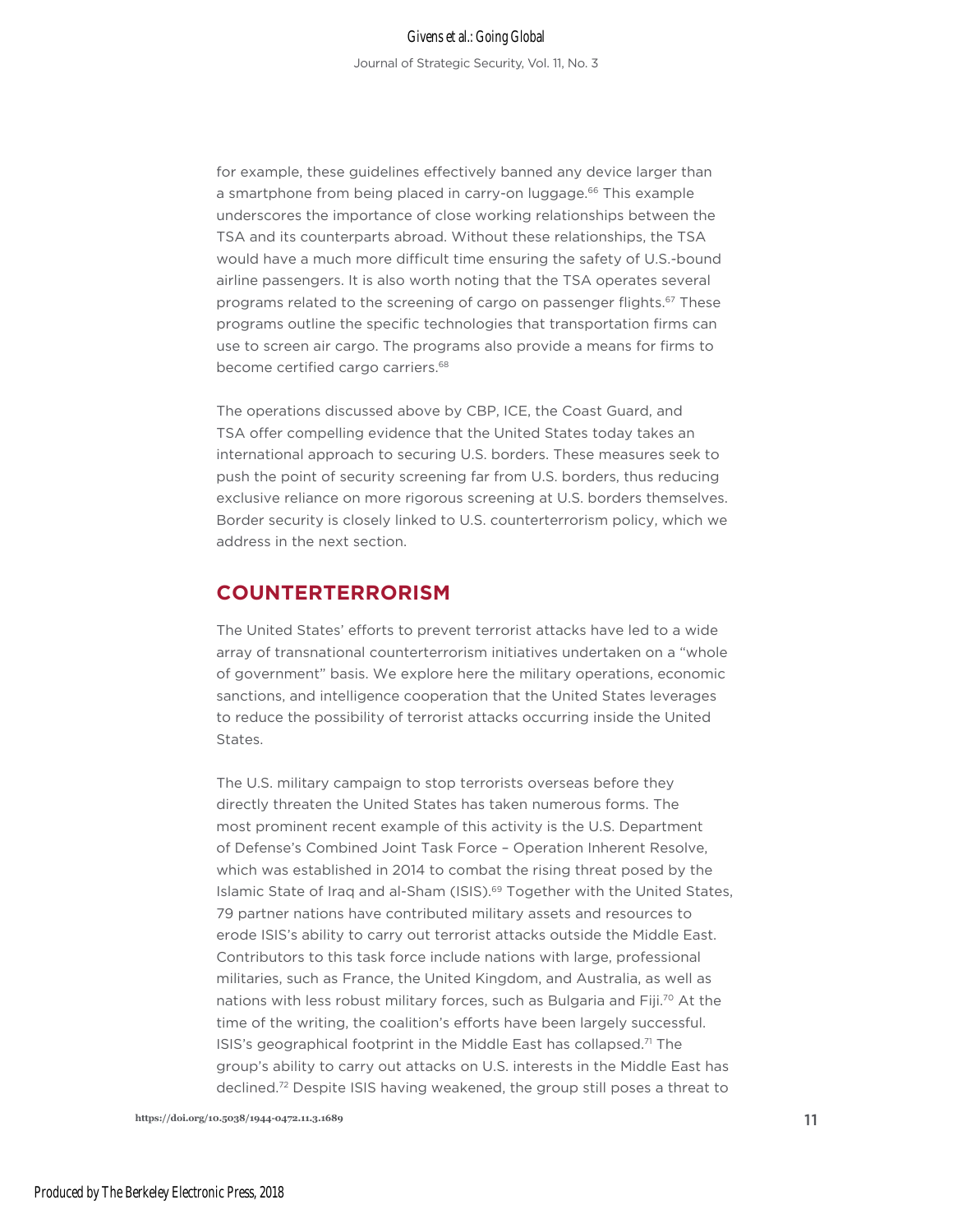the United States, in that it has proven adept at inspiring so-called "lone wolf" terrorists to strike targets inside the United States.<sup>73</sup>

International economic sanctions are tools designed to cut off terrorist financing sources. These sanctions usually prohibit the transfer of money or goods between sanctioned persons or entities, businesses, and financial institutions. The United States must rely on foreign financial institutions and governments to execute these sanctions. Since the U.S. dollar is universally respected as a kind of "global currency," and given that U.S. financial institutions act as a hub for an enormous number of international financial transactions each day, the U.S. government can compel foreign financial institutions and governments to implement these sanctions. In addition, foreign financial institutions can incur penalties for violating these sanctions. That can shut them out from the global financial system. These institutions, therefore, have powerful incentives to comply with the U.S. government's demands.

Sanctions have been a preferred tool of both Republican and Democratic administrations. Before the United States fired a single missile into Afghanistan in 2001, President George W. Bush signed Executive Order 13224, which barred financial transactions with a list of 29 known terrorist organizations and suspected individual terrorists.<sup>74</sup> The Obama administration used sanctions to pressure the government of Iran, a designated state-sponsor of terrorism, to stop developing its suspected clandestine nuclear weapons program.75 In addition, the Obama White House helped to spearhead the adoption of United Nations (U.N.) Security Council Resolution 2178, which explicitly called upon U.N. member states to disrupt financial transactions that may benefit terrorist organizations.76 President Donald Trump has signaled that he may impose financial sanctions on government officials in Pakistan if they do not stop promoting militant groups.77 At the same time, it is important to note that financial sanctions are blunt tools that can trigger unforeseen consequences, such as discouraging banks from setting up operations in contested areas. Still, given that each U.S. presidential administration since the 9/11 attacks has used sanctions to target terrorist financing, it stands to reason that these sanctions—while limited in their effectiveness—will continue to be used for the foreseeable future. In a similar vein, foreign governments have also played important parts in sharing intelligence that benefits U.S. homeland security interests.

There have been dramatic increases in international intelligence cooperation for counterterrorism since the 9/11 attacks. This cooperation appears to have had a direct, positive impact upon U.S. homeland

**Journal of Strategic Security** 12 **© 2018 ISSN: 1944-0464 eISSN: 1944-0472**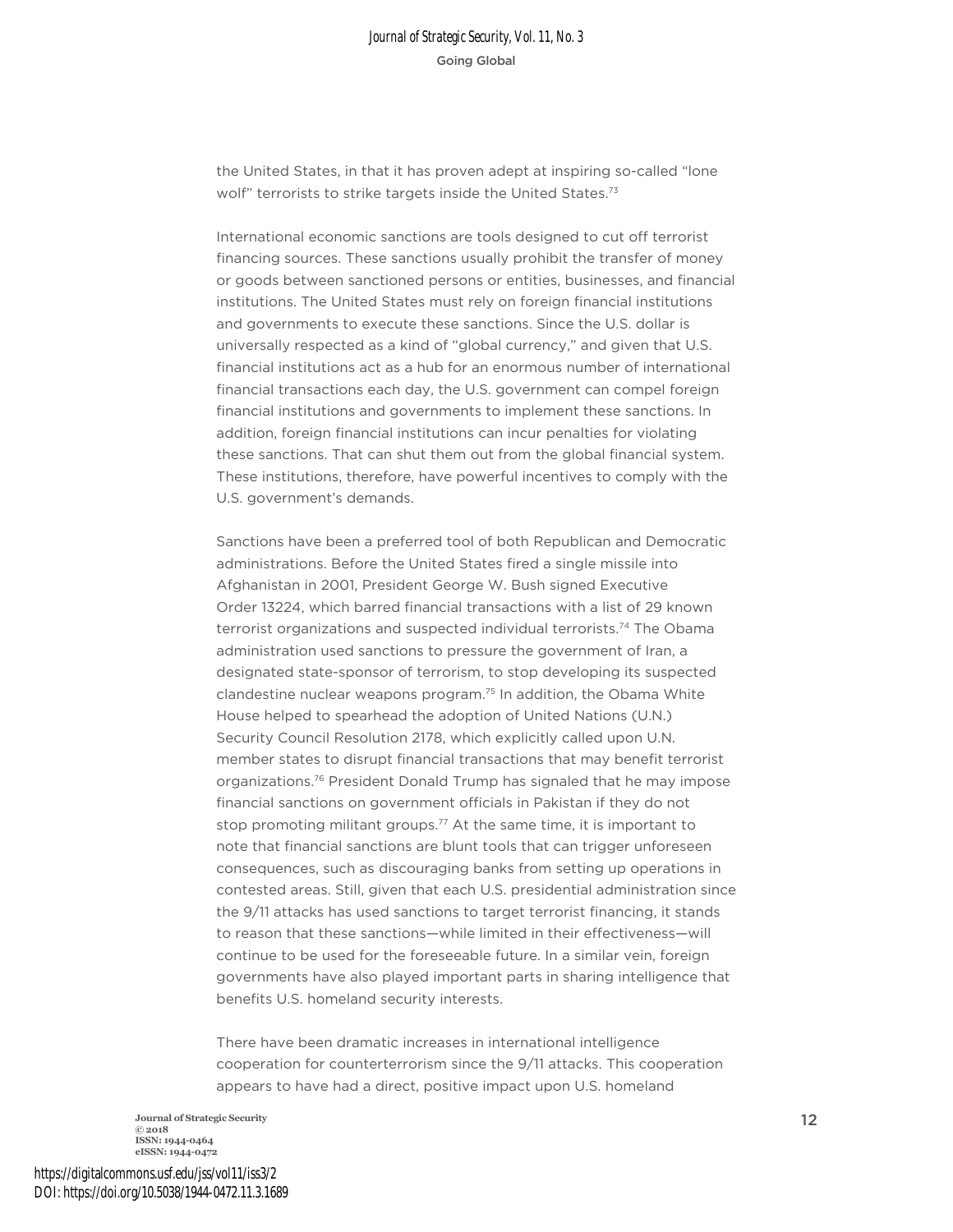#### Givens et al.: Going Global

Journal of Strategic Security, Vol. 11, No. 3

security. We acknowledge that intelligence is, by nature, secret. Success stories in the intelligence business are rarely made public. We must therefore rely on publicly available accounts of international intelligence sharing to assess its effects, both perceived and real.

Perhaps most notable among the United States' intelligence-sharing agreements is the so-called "Five Eyes" group, consisting of Australia, Canada, New Zealand, the United Kingdom, and the United States.78 The origins of the Five Eyes group can be traced to accords between the United States and United Kingdom in the period during and immediately following World War II.79 Terrorism-related intelligence is today especially prized among Five Eyes members. U.S. government officials have publicly acknowledged the benefits of intelligence sharing for counterterrorism with Five Eyes members, too. For example, in 2004 U.S. Senate testimony, the U.S. State Department's Coordinator for Counterterrorism cited cooperation with the United Kingdom, along with France and Mexico, as being helpful for the United States in its response to specific aviation threats around Christmas 2003.80 More recently, in 2015 an Obama administration-backed U.N. Security Council resolution called for greater information sharing on the movement of so-called "foreign fighters" seeking to join ISIS in Iraq and Syria.<sup>81</sup> In addition, in 2017, a meeting of security and justice officials from the Five Eyes group generated a joint communiqué noting the group's mutual commitment to share timely, detailed information on terrorist and foreign fighter activity.<sup>82</sup> Each of these examples underscores the strong link between international intelligence sharing practices and U.S. homeland security.

There are practical reasons that the United States shares intelligence with its allies. The United States is widely believed to be the most advanced of the Five Eyes members in terms of its ability to capture signals intelligence (SIGINT), such as emails, phone calls, and text messages. $83$ The U.S. government shares SIGINT with other Five Eyes members.<sup>84</sup> At the same time, the United States has comparatively weak abilities to collect intelligence from human sources, or HUMINT.<sup>85</sup> Therefore, the United States must sometimes rely on the stronger HUMINT capabilities of its allies to collect HUMINT.<sup>86</sup> The differing comparative advantages of the United States and allied intelligence services can lead to exchanges. The United States may agree to send SIGINT collected from a target to another Five Eyes member. In return, the United States may receive HUMINT that the other Five Eyes member collected. This hypothetical HUMINT-for-SIGINT exchange points toward the importance of transnational intelligence cooperation for homeland security. Without this cooperation, U.S. policymakers can suffer from a less complete picture of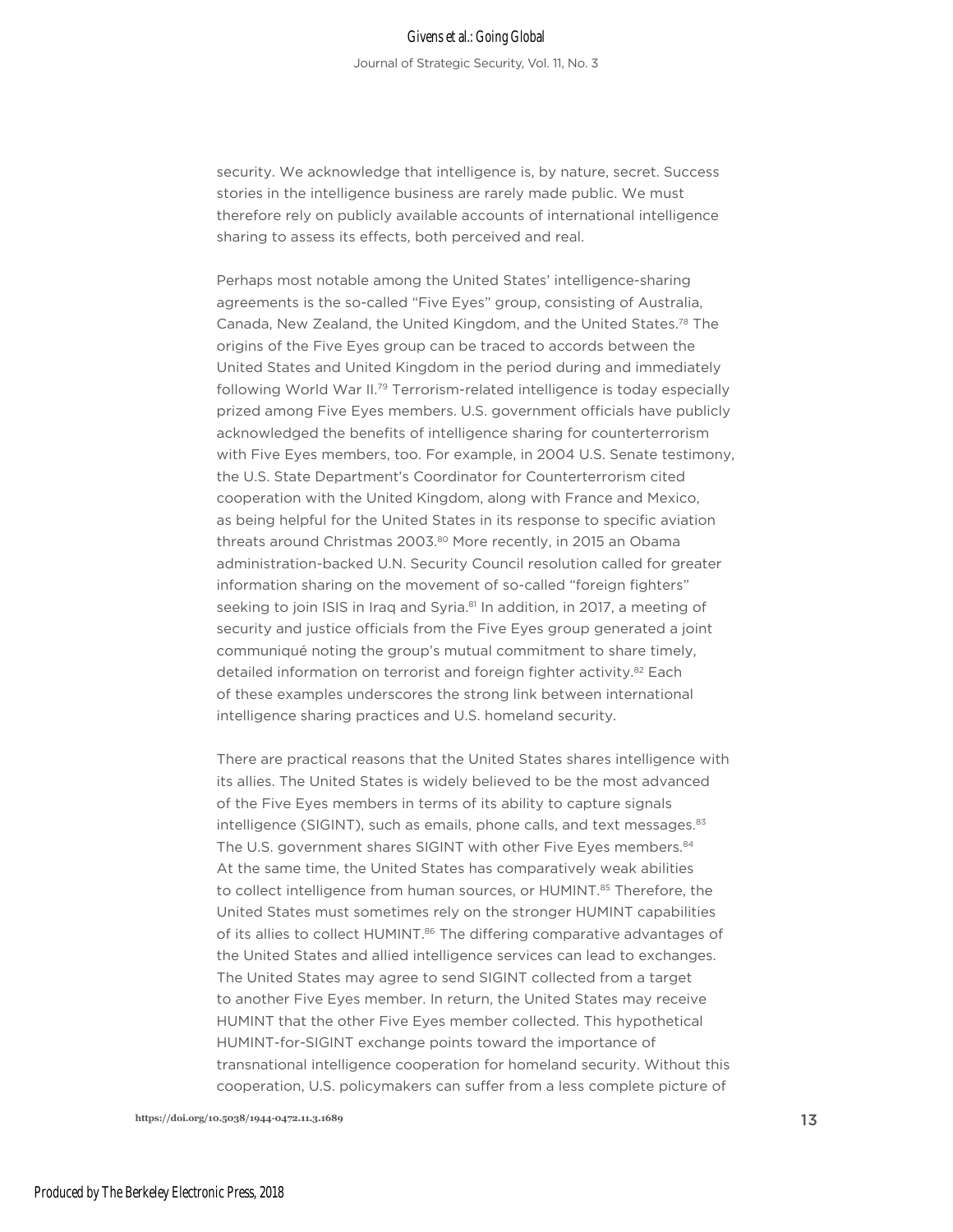the threats that they face, potentially leading to less-informed decisions and less desirable outcomes. The need for intelligence on cyber threats has also grown in recent years. The next section explores the transnational dimensions of cybersecurity.

# **CYBERSECURITY**

Cybersecurity concerns have risen in prominence within homeland security circles during the past ten years. Given that cyberspace is essentially borderless, the United States government's efforts to address these concerns have led to new levels of international cooperation to combat cyber threats. In May 2011 the United States issued a new *International Strategy for Cyberspace* to provide a blueprint for building an international framework to make cyberspace secure and reliable. This requires a full range of partners—including other U.S. government agencies, the private sector, individual users of the internet, and international partners across the world. This strategy is not just a U.S. initiative, either. It is an invitation to other countries, organizations, and people to build innovative global networks. Especially notable in this regard are U.S. collaboration with the North Atlantic Treaty Organization (NATO) and the European Union (EU). At the same time, the DOS and DHS prioritize the use of bilateral partnerships in carrying out their respective cybersecurity missions: DOS to pursue cyber cooperation through diplomacy and DHS to promote private sector civilian cybersecurity and protect the federal .gov domain.

NATO is a valuable forum for the United States to advance its cybersecurity objectives. When the United States participates in cybersecurity initiatives through NATO, this serves at least two purposes: strengthening the cybersecurity posture of fellow NATO members and advancing U.S. homeland security interests. The United States government contributes significantly to the rising importance of NATO in cybersecurity. For example, a former DOD official was recently named head of NATO's Communications and Information Agency—the specific unit responsible for the alliance's cybersecurity initiatives.<sup>87</sup> The Tallinn Manual, an academic publication whose production NATO facilitated, represents the most comprehensive attempt yet to reconcile existing provisions of international law and the unique legal complexities surrounding conflict in cyberspace.<sup>88</sup> U.S. scholars contributed significantly to the Tallinn Manual's development, including James Bret Michael of the Naval Postgraduate School, Eric Talbott Jensen of Brigham Young University, and Chris Jenks of Southern Methodist University, all of whom are listed as contributors in the Manual itself. Beyond important

**Journal of Strategic Security** 14 **© 2018 ISSN: 1944-0464 eISSN: 1944-0472**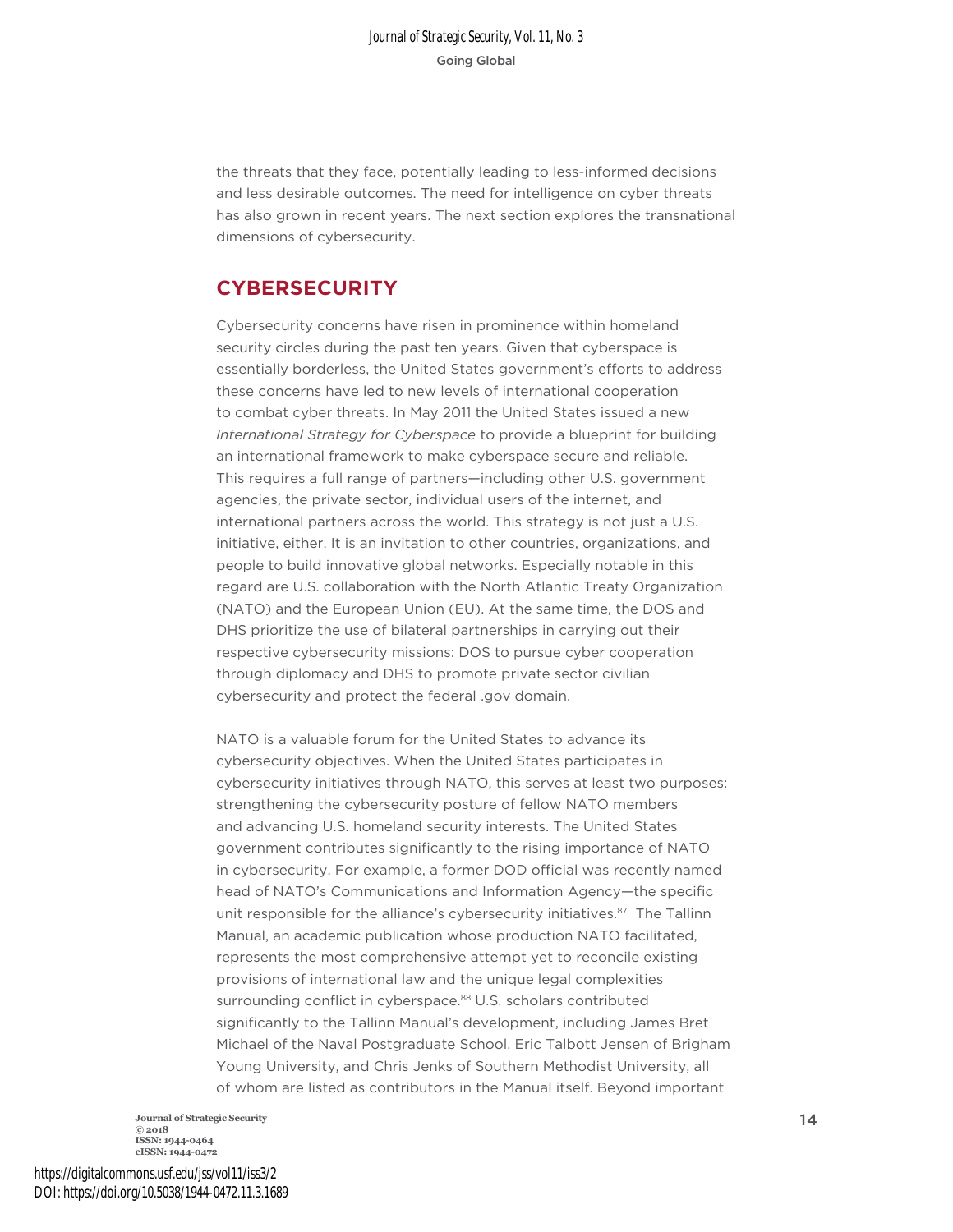law and policy-related considerations, the United States has also applied its technical prowess to NATO's cybersecurity initiatives. For instance, in April 2017, the United States participated in a NATO-sponsored cyber defense exercise that included participants from 25 nations.<sup>89</sup>

The United States' cooperation with the EU on cybersecurity issues dates to at least 2010. In that year, Obama administration officials and EU representatives launched the Working Group on Cybercrime and Cybersecurity to advance transatlantic cooperation for cybersecurity.<sup>90</sup> The Working Group collaborates on areas of mutual concern, such as cyber incident management and critical infrastructure protection.<sup>91</sup> The EU-US cooperation on cybersecurity issues will likely continue due in part to shared democratic values.<sup>92</sup> A 2014 EU-sponsored study published by the Center for Strategic and International Studies supports this idea, noting that there is great potential for transatlantic collaboration in constructing cyber "norms" for states.93

Both the DOS and DHS make international coordination for cybersecurity an integral part of their respective operations. For example, in March 2016, the State Department released its international cyberspace policy strategy.<sup>94</sup> This strategy document lists numerous achievements that the State Department cites as examples of its diplomats promoting global norms in cyberspace to address international security concerns. These achievements include securing commitments from G20 leaders in 2015 to refrain from stealing intellectual property online, as well the United Nations' adoption of a U.S.-led framework for stability in cyberspace.<sup>95</sup> These examples demonstrate that the DOS, working through international institutions, has taken steps that in its view advance U.S. security interests.

DHS has also leveraged its relationships with foreign governments and international organizations to advance U.S. cybersecurity interests. For example, since 2006 DHS has organized a biennial exercise called "Cyber Storm" to evaluate the abilities of U.S. government entities and U.S. allies to manage significant cyber events.<sup>96</sup> The most recent of these exercises, Cyber Storm V, took place in 2016, and incorporated teams from most U.S. federal agencies, many U.S. state governments, over two dozen businesses, and 12 partner nations, including Australia, Hungary, New Zealand, and Switzerland.97 It is telling that DHS involved so many partner nations in Cyber Storm V. This broad involvement illustrates the extent to which DHS views international cooperation as essential to achieve its cybersecurity objectives. DHS has also emphasized internally the importance of expanding global cooperation for cybersecurity. The U.S. Computer Emergency Response Team (US-CERT) and its counterparts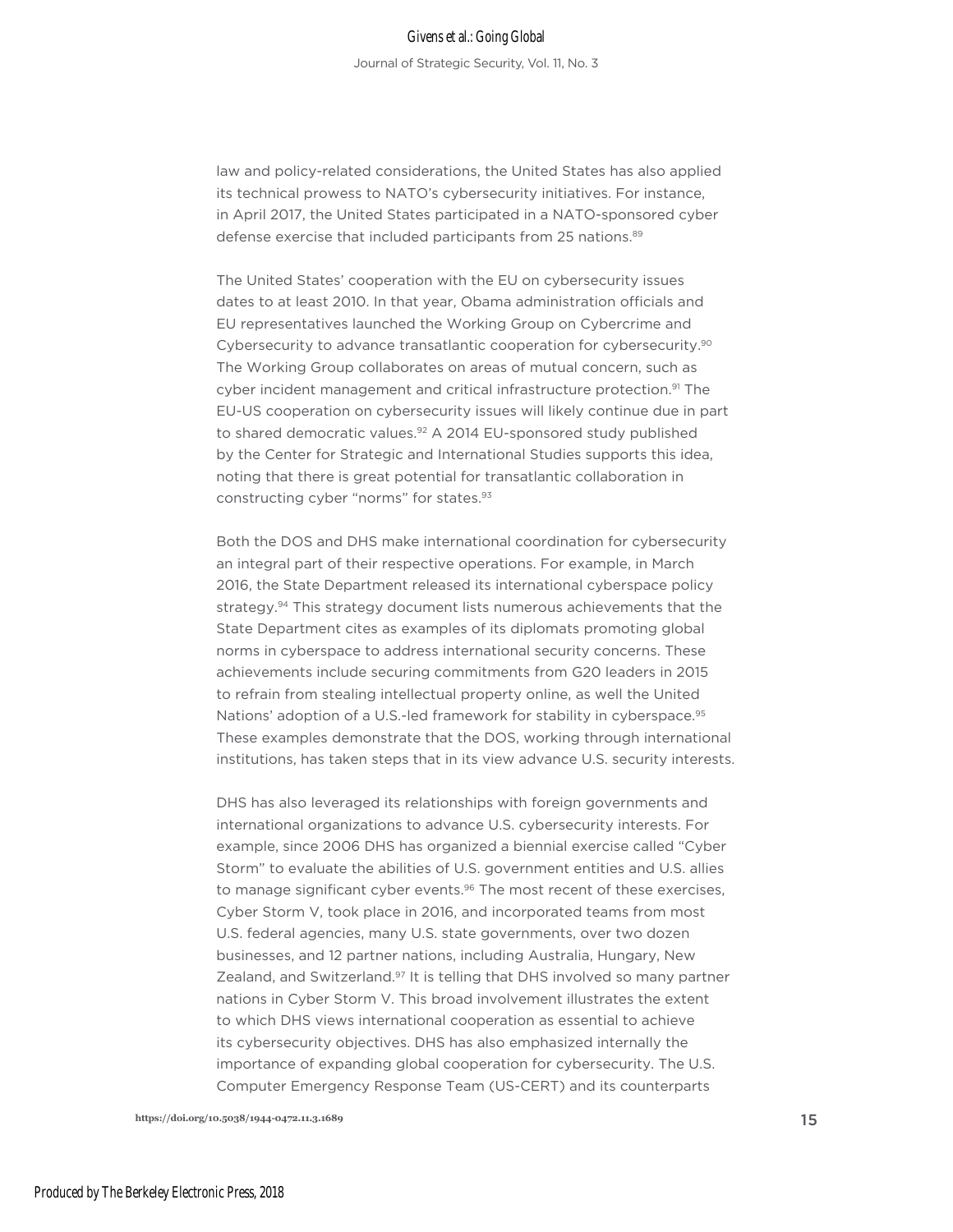abroad meet routinely, further demonstrating the importance DHS attaches to its international partners.<sup>98</sup>

The need to strengthen international collaboration for cybersecurity has led the United States to ink several bilateral agreements with other nations, as well. For example, in 2015, President Obama and Chinese President Xi Jinping agreed in principle to refrain from engaging in government-sponsored online theft of intellectual property.99 In April 2017, representatives from the DOS and the government of Argentina signed an agreement intended to develop policy communication channels for cybersecurity topics like critical infrastructure protection.<sup>100</sup> In May 2017, DHS finalized an agreement that would fund joint research among scientists in the United States and the Netherlands on the defense of industrial control systems (ICSs).<sup>101</sup> Two months later, a DHS delegation flew to Tel Aviv, Israel to sign an accord that would develop joint working groups addressing topics such as international cyber policy, research and development, and the future cybersecurity workforce.<sup>102</sup> These examples of cybersecurity-oriented international agreements highlight the degree to which DHS and other federal agencies now approach cybersecurity as an international matter of concern.

The steps taken above to bolster the United States' cybersecurity capabilities take place amidst a rising tide of cyber threats. The Russian government, in particular, has ratcheted up efforts to delegitimize and destabilize the U.S. government using online tactics.<sup>103</sup> For example, DHS concluded that the Russian government scanned electronic voting systems for potential vulnerabilities to exploit in over a dozen states during the 2016 Presidential Election.104 In addition, the U.S. Intelligence Community found that the Russian government executed a "multifaceted" influence campaign during the 2016 election, seeking to sway the views of American voters using social media platforms.105 After leaving government, James Clapper, a former U.S. Director of National Intelligence (DNI), flatly concluded that Russian cyber intrusions and manipulation of information "swung" the election in favor of Donald Trump.<sup>106</sup> At the time of the writing, U.S. government investigations into the 2016 Russian influence campaign continue under Special Prosecutor Robert Mueller. Their outcomes are not certain. Nonetheless, the existence of this Russia influence campaign reinforces the urgency of the U.S. government's efforts to strengthen U.S. computer networks against malicious attacks. In addition, the prospect of future online influence campaigns will no doubt figure prominently in discussions about the security of future U.S. elections.

**Journal of Strategic Security** 16 **C** 2018 **ISSN: 1944-0464 eISSN: 1944-0472**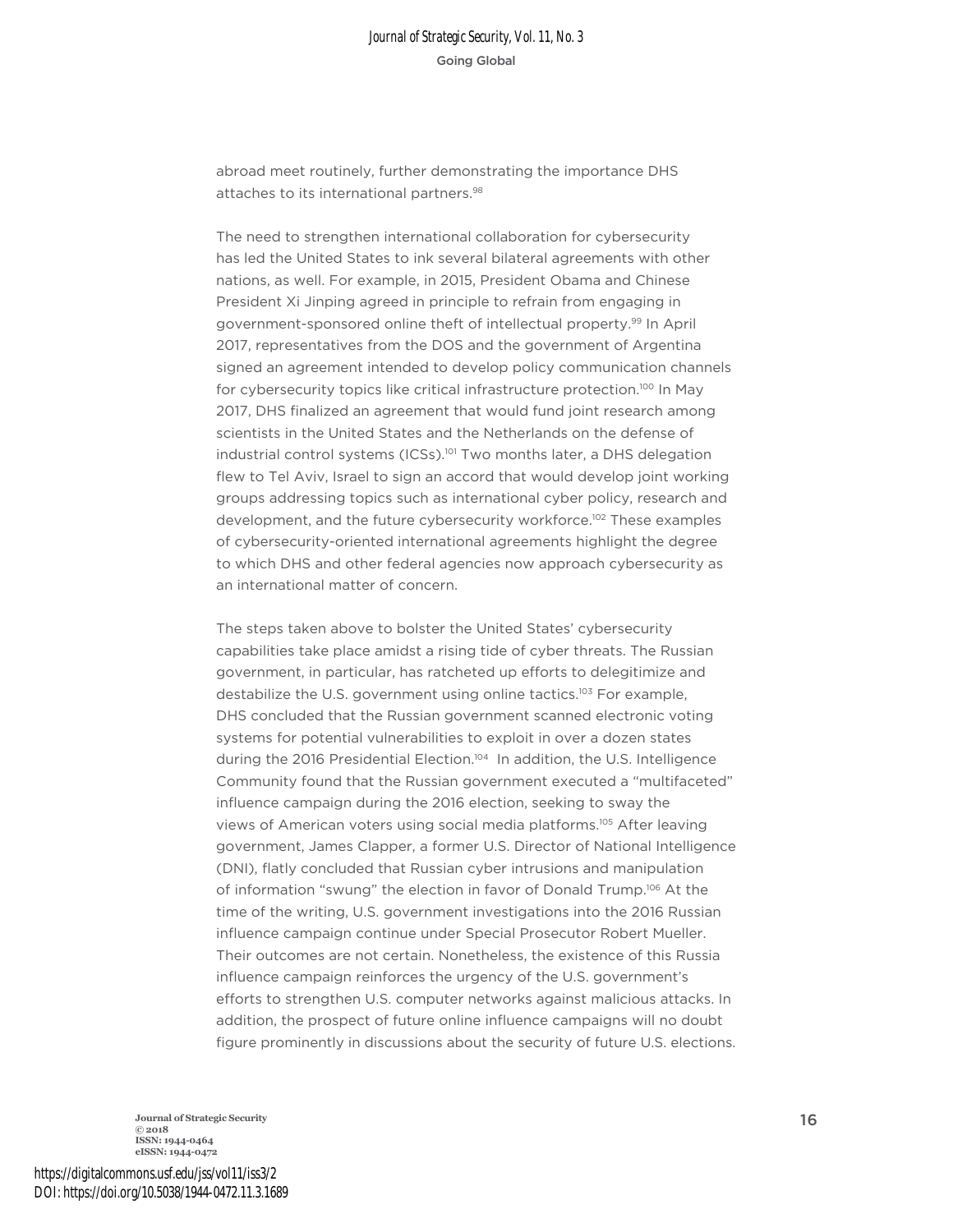# **PUBLIC HEALTH**

The U.S. government recognizes that the spread of global pandemics can pose serious risks to U.S. homeland security. Diseases can travel rapidly from one nation to another. Deadly strains of bacteria and viruses pose immediate and potentially widespread threats to persons inside the United States. Three ways the U.S. government advances public health initiatives are via global disease surveillance networks, international pandemic prevention campaigns, and deliveries of emergency assistance to nations suffering pandemics.

Within the federal government, numerous agencies share responsibilities for coordinating surveillance of international pandemics. The U.S. Agency for International Development (USAID), located within the DOS, operates the Emerging Pandemic Threats program.<sup>107</sup> This program focuses on building the capacity of local, regional, and national governments to prevent, diagnose, and treat potential pandemics.<sup>108</sup> This capacity building comes about by focusing on so-called "hot spot" areas, such as Central Africa, to amplify the potential impacts of USAID's efforts.<sup>109</sup> However, USAID is not the only federal agency to monitor pandemics globally. The Department of Defense's Chemical and Biological Defense Program conducts bio surveillance activities overseas and develops new detection and diagnosis technologies.<sup>110</sup> In addition, the U.S. Centers for Disease Control and Prevention (CDC), a component agency of the U.S. Department of Health and Human Services (HHS), carries out sophisticated research on some of the deadliest known pathogens, such as the Ebola virus.<sup>111</sup>

The United States has also embraced a transnational approach to prevent pandemics by promoting specific disease-prevention initiatives. For example, the George W. Bush administration launched the President's Emergency Plan for AIDS Relief, or PEPFAR, to reduce deaths from HIV/ AIDS in Africa.<sup>112</sup> PEPFAR relies on networks of on-the-ground partners in Africa to implement the program and stay focused on results.<sup>113</sup> Public health officials credit the program with saving the lives of millions in Africa.<sup>114</sup> There is a powerful moral case to be made for saving persons infected with HIV/AIDS in Africa. However, PEPFAR also advances U.S. homeland security, in that it helps prevent the spread of an illness, which, even with effective preventions and treatments, continues to kill thousands of Americans each year.<sup>115</sup>

When pandemics occur abroad, the U.S. government can be swift to intervene with emergency assistance. This aid bolsters U.S. homeland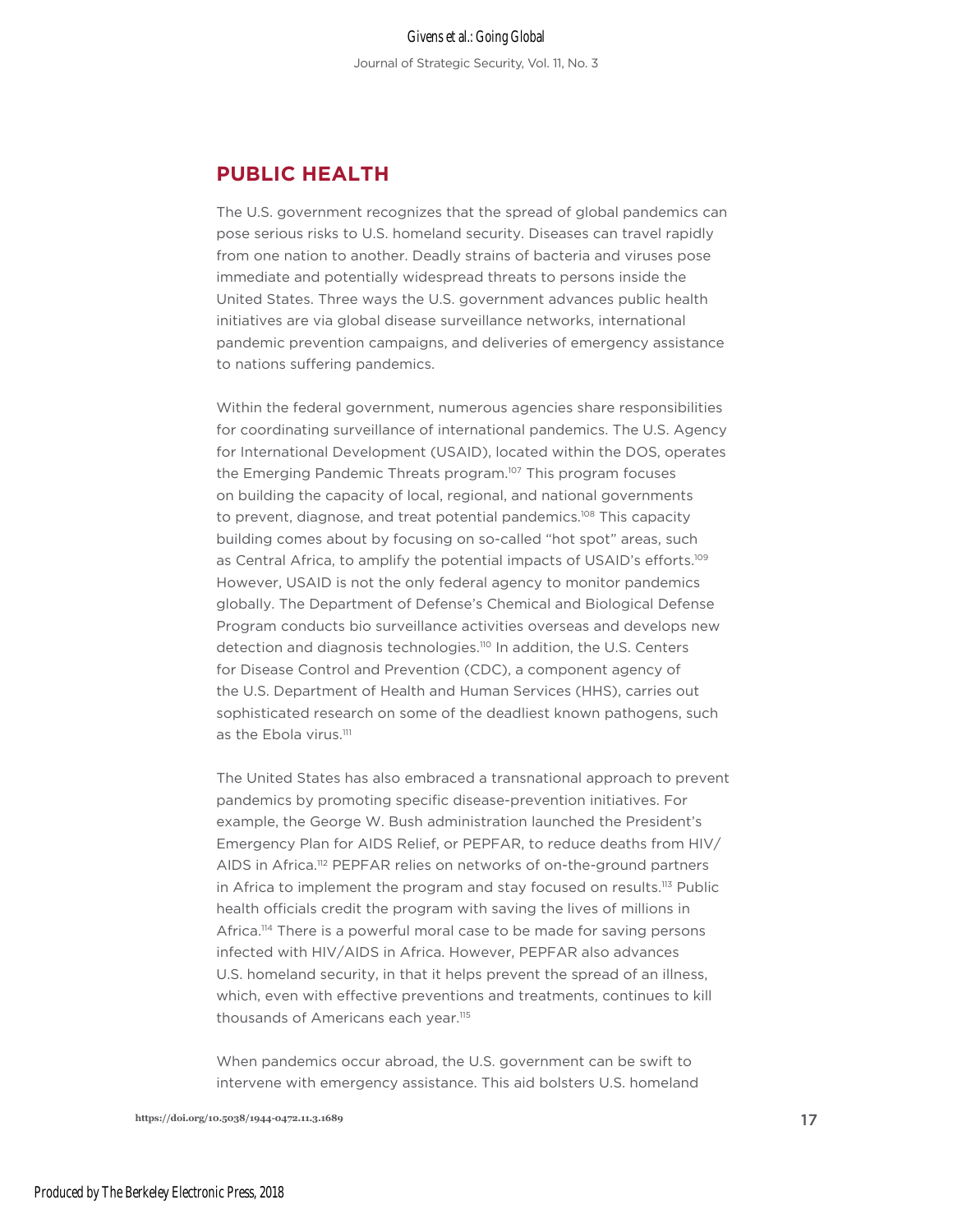security, because it works to reduce the probability of deadly pandemics affecting large segments of the U.S. population. For example, during the 2009 outbreak of the H1N1 influenza virus, the U.S. government spent some \$16 million in international assistance funds via USAID, the CDC, and the Department of Defense to aid nations in Latin America struggling to contain the spread of the disease.116 A 2014 West African outbreak of the Ebola virus, which causes fatal hemorrhaging, led to a significantly larger, multi-pronged U.S. government response. The Department of Defense sent a U.S. Army general to Liberia to help coordinate DOD's response to the outbreak. Some 3,000 U.S. Army also soldiers participated.<sup>117</sup> USAID distributed "protection kits" to vulnerable households in Liberia.118 The National Institutes of Health (NIH), a component of the U.S. Department of Health and Human Services (HHS), accelerated testing of an experimental Ebola virus vaccine.<sup>119</sup> The CDC deployed over 100 personnel to West Africa to provide on-the-ground expertise and logistical assistance to communities suffering from the Ebola pandemic.120 DHS began screening airline passengers arriving in the United States from the affected West African nations more closely upon their arrival in the United States.<sup>121</sup>

Disasters can exacerbate the spread of diseases worldwide. Earthquakes, for example, can damage water purification and health care facilities. Communities may rapidly find themselves suffering from outbreaks of certain illnesses without access to these facilities. Effective disaster management, which we address in the next section, can prove essential in protecting communities from post-disaster pandemics.

# **DISASTER MANAGEMENT**

Natural and man-made disasters routinely pose threats to the United States. The ways in which those disasters are addressed influence U.S. international approaches to disaster management worldwide. These include processes of response, recovery, and resilience carried on domestically and internationally. The U.S. response to the 2010 Haiti earthquake, the federal government's development of a strategy to absorb international assistance during U.S. disasters, as well as global accords to address climate change, exemplify this transnational orientation in disaster management.

The U.S. government's response to the 2010 Haiti earthquake illustrates several of the ways in which U.S. approaches to disaster management have become transnational. The earthquake devastated Haiti, killing over 300,000 people and rendering more than one million Haitians homeless.122 The earthquake knocked out electricity to the entire capital city of

**Journal of Strategic Security** 18 **© 2018 ISSN: 1944-0464 eISSN: 1944-0472**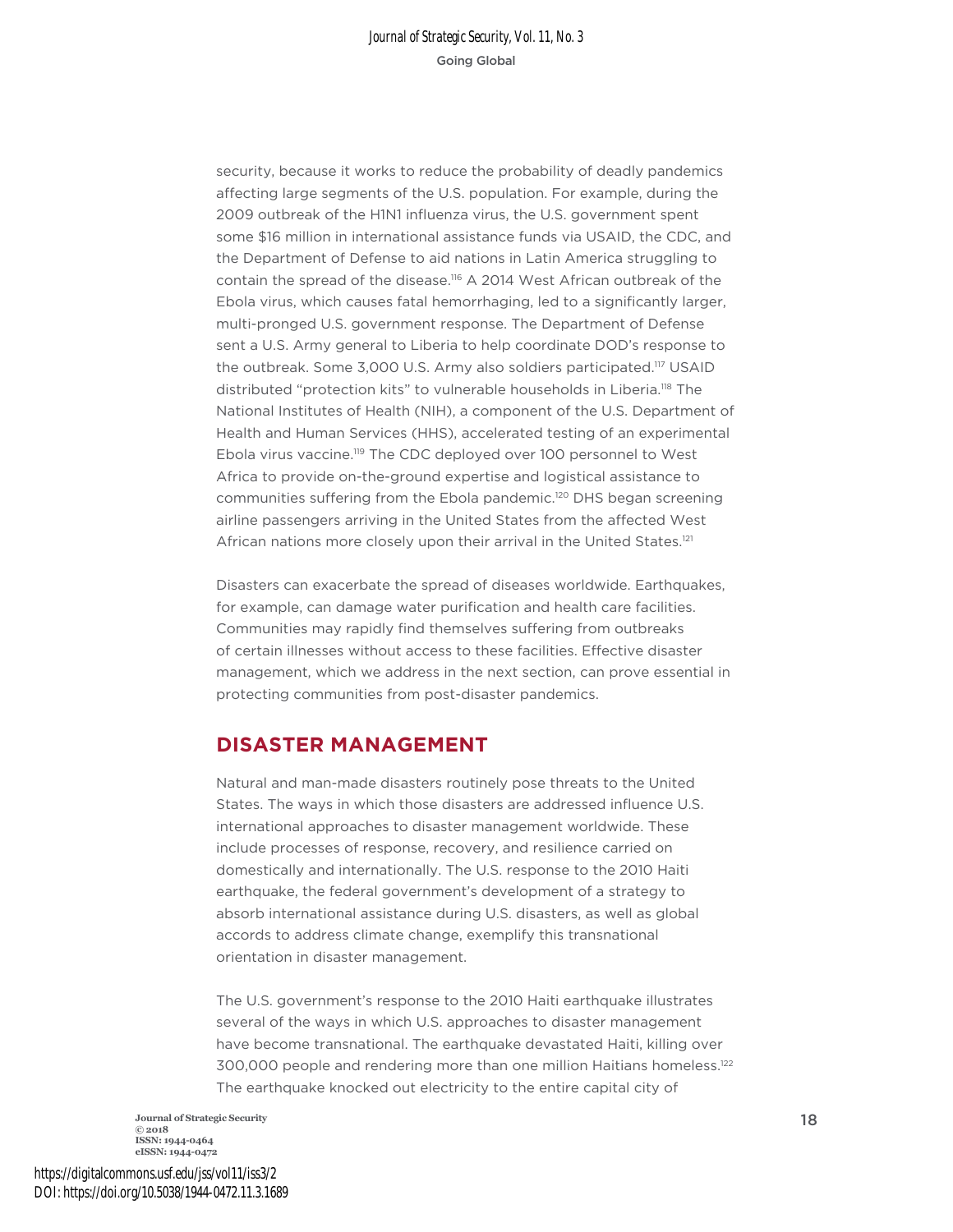Port-au-Prince. The temblor destroyed 14 of 16 government ministry buildings, the presidential palace, and the parliament building, effectively decapitating the government.<sup>123</sup>

The U.S. response to the earthquake began in dramatic fashion. Within hours after the earthquake, a Haitian government representative drove a motorbike to the residence of U.S. Ambassador Kenneth H. Merten and verbally delivered an official request for U.S. government assistance.<sup>124</sup> Within less than 24 hours, the first U.S. government team arrived in Haiti to begin assisting in the disaster recovery process.<sup>125</sup> President Obama designated USAID as the lead U.S. government agency for assisting in the recovery following the earthquake, though he also ordered the executive branch to employ a "whole of government" approach.<sup>126</sup>

DHS contributed significantly to these "whole of government" efforts. The U.S. Coast Guard ship *Forward* arrived in Port-au-Prince on January 13, 2010. The *Forward's* crew began immediately to aid earthquake victims. Coast Guard personnel later helped to re-open the country's maritime ports.<sup>127</sup> The Federal Emergency Management Agency (FEMA) established an incident support base in Florida. It later deployed an incident response team and 10 search and rescue groups to Haiti.<sup>128</sup> CBP re-allocated personnel to Miami to help screen and process individuals entering the United States from Haiti. Following the collapse of a jail in Haiti, ICE agents helped their Haitian counterparts to identify prisoners who had escaped.<sup>129</sup> U.S. Citizenship and Immigration Services (USCIS) cleared over 1,000 Haitian children to come to the United States.130 These examples of DHS assistance to Haiti provide clear evidence of the new transnational approach to disaster management. At significant expense, the U.S. government re-allocated DHS personnel and equipment to aid its Caribbean neighbor.

Besides serving humanitarian needs, this re-allocation of people and gear also served U.S. homeland security interests. For example, by investing early in Haiti's recovery, the U.S. government likely increased the chances of Haitian earthquake survivors remaining in Haiti, rather than fleeing to the United States. The United States has seen Haitian immigration crises in the past. Beginning in the early 1970s, waves of so-called Haitian "boat people" made their way to the United States.131 The timing of these waves has often coincided with periods of political and economic turbulence in Haiti. In 1992, for example, a government coup in Port-au-Prince led thousands of Haitians to escape by sea to the United States. U.S. Coast Guard ships intercepted many of these Haitians.<sup>132</sup> In 2004, during a period of both political unrest and grinding poverty, a second wave of Haitians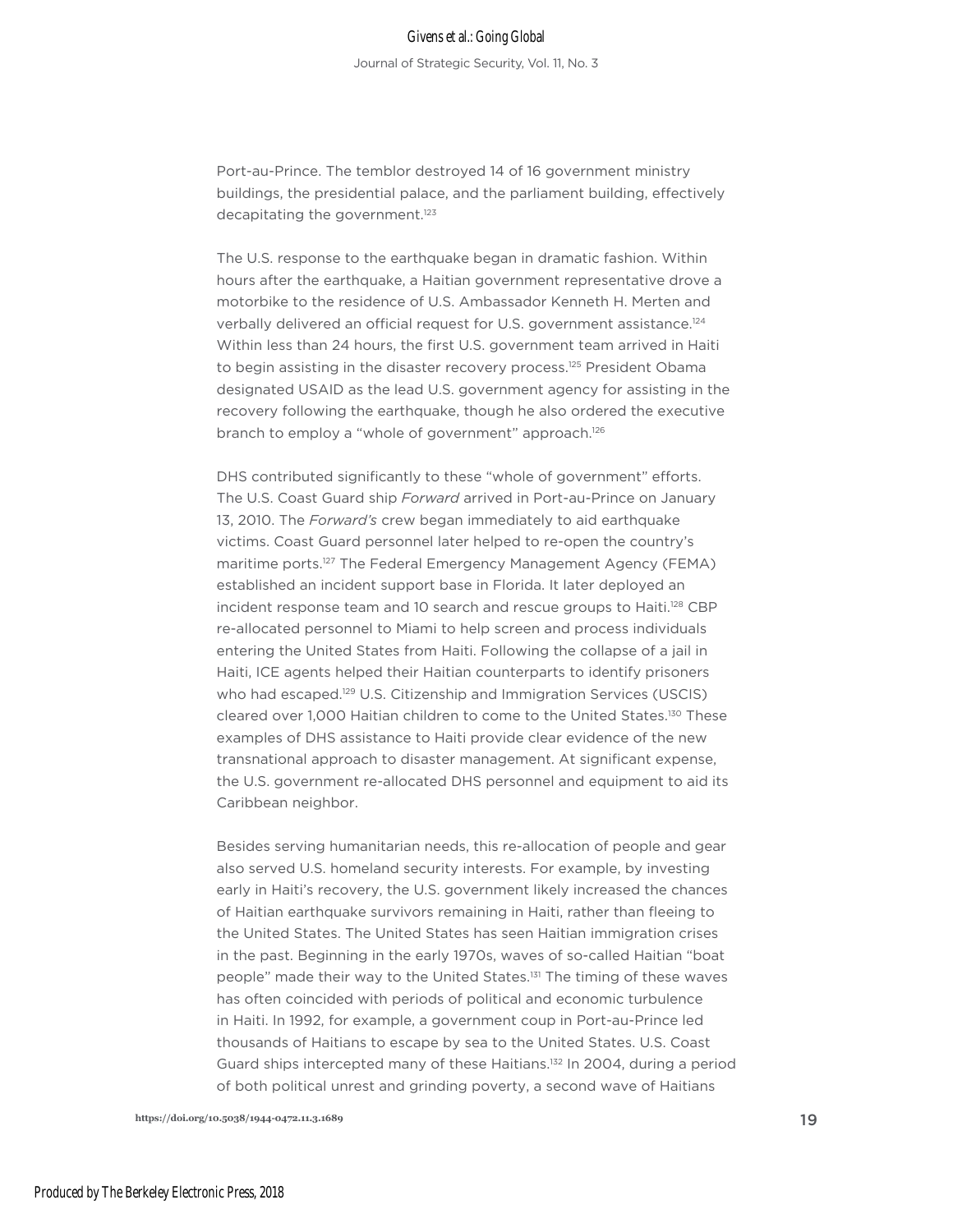made their way to the United States.<sup>133</sup> Detaining, interviewing, and processing these Haitians' immigration applications comes at significant cost to the U.S. government. By providing direct aid to Haiti following the 2010 earthquake, the U.S. government was essentially calculating that the cost of providing direct aid would prove less than the potential unknown future cost of managing a post-quake immigration wave from Haiti. In this way, providing direct disaster relief aid to Haiti served U.S. homeland security interests.

The U.S. transnational approach to disaster management has also worked in the other direction—that is, when U.S. allies assist the United States following disasters that take place inside the United States. Although little reported on at the time, large numbers of U.S. allies offered the United States government assistance following Hurricane Katrina in 2005.134 The governments of Bangladesh, Thailand, Germany, and Kuwait sent money, equipment, and personnel to perform tasks like pump out flooded areas, feed disaster survivors, and rebuild damaged levees.<sup>135</sup> The U.S. government recognized the need to develop an integrated strategy to absorb and manage these sorts of donations in the future. As a result, in 2010 DHS published its International Assistance Strategy (IAS), which sought to develop an organized system for managing aid offers. The DOS was designated as the lead agency for coordinating foreign offers of assistance.<sup>136</sup> FEMA retains the sole authority under federal law to accept or reject offers of assistance.<sup>137</sup> Moreover, FEMA can make decisions regarding the disposition of potentially unused donations.<sup>138</sup> It is important to underscore that the IAS is not activated following every federal disaster declaration. The FEMA Administrator makes that decision depending upon the conditions he or she faces during the disaster in question.<sup>139</sup> Nevertheless, the existence of the IAS demonstrates that DHS recognizes the importance of a transnational approach to disaster management and has taken steps to integrate this transnational approach formally into its daily operations.

Domestic and international initiatives to address the effects of climate change further illustrate the degree to which disaster management has become transnational in scope. During the Obama administration, federal agencies were charged with developing plans, procedures, and strategies that would take account of the effects of climate change in preparation for the future.140 To fulfill this charge, in 2013 DHS published a Climate Action Plan that linked the effects of climate change to DHS's five mission areas.141 DHS maintains that the effects of climate change may exacerbate social tensions and political unrest in areas abroad where state capacity to address terrorism is limited.<sup>142</sup> As a result, climate change, at some

**Journal of Strategic Security** <sup>20</sup> **© 2018 ISSN: 1944-0464 eISSN: 1944-0472**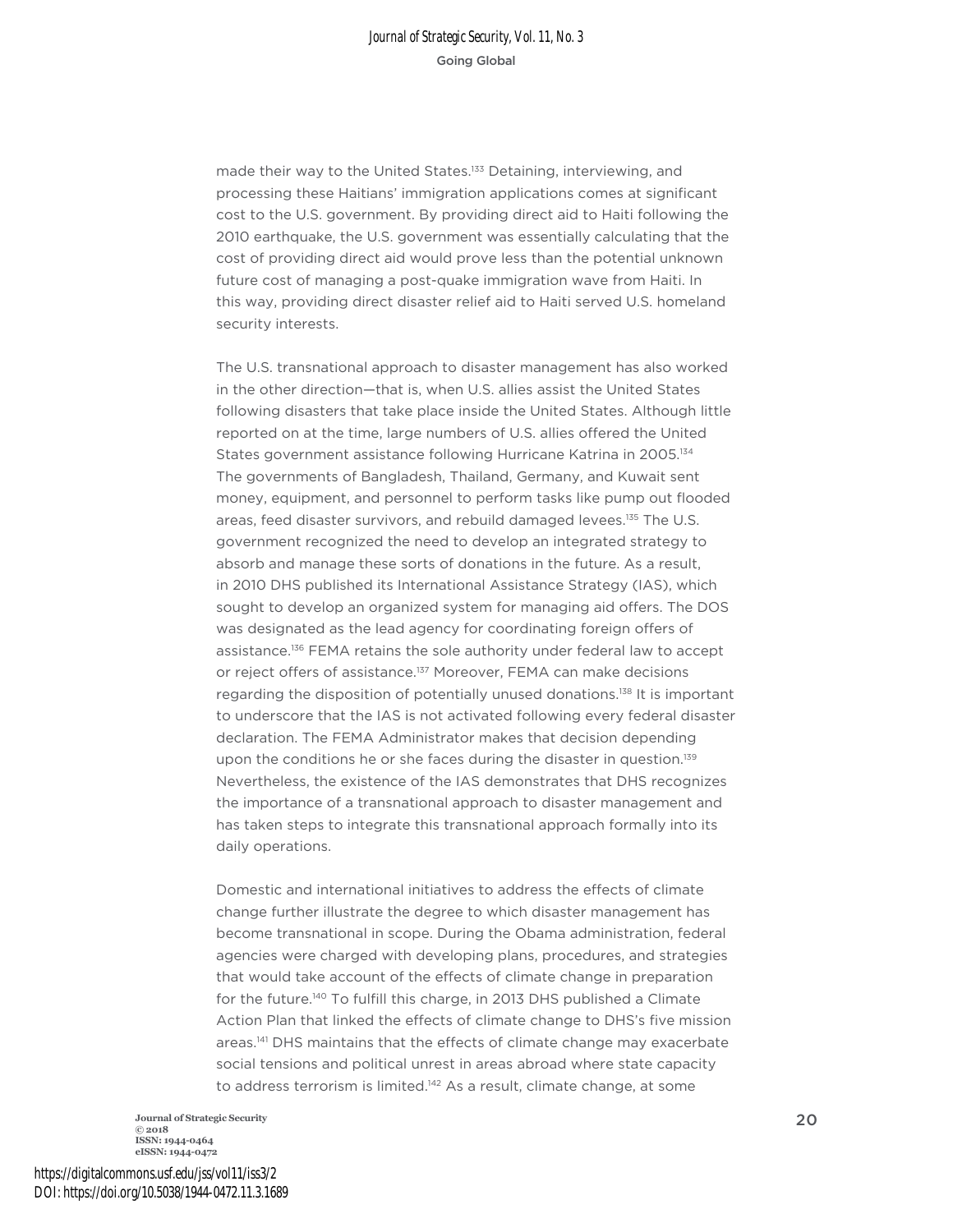level, may be one factor that can "enable" terrorist activity.<sup>143</sup> At least two studies support this finding, which suggests that natural disasters can lead to a rise in domestic and transnational terrorist activity.<sup>144</sup> Moreover, DHS states that climate change can lead to powerful storms that may knock out vital telecommunications infrastructure. This, in turn, can pose risks to human lives, especially when persons are unable to contact relevant authorities during a life-threatening emergency.<sup>145</sup>

U.S. approaches to disaster management at home and abroad have become markedly transnational in recent years. In the U.S. government response to the 2010 Haiti earthquake, the development of an International Assistance Strategy, and efforts to address climate change, it is apparent that global events and considerations influence U.S. government decision-making in the homeland security arena.

The five homeland security sub-fields that we have assessed thus far in this article each illustrate the growing transnational orientation of U.S. homeland security policy. In the next section, we begin to outline some of the most significant implications of this transnational understanding of homeland security. We also offer suggestions for homeland security policymakers to integrate this new transnational approach to homeland security more effectively.

# **IMPLICATIONS AND RECOMMENDATIONS**

This article has shown that far from being a purely domestic matter, homeland security policy today has become transnational in nature, in that forces and events outside the United States affect U.S. homeland security policy, both directly and indirectly. There at least three major implications arising from this shift in our understanding of U.S. homeland security policy: first, this evolution has implications for institutions that formulate homeland security policies and suggests a functional realignment among the organizations charged to implement those policies. Second, this shift in perspective and paradigm helps illuminate a potential evolution in the federal approach to homeland security established in the wake of 9/11—an evolution that represents a more global understanding of the homeland security field. Third, the traditional frameworks scholars and policy analysts use to examine and assess homeland security may no longer provide useful research lenses or produce entirely accurate results. We examine each of these implications below.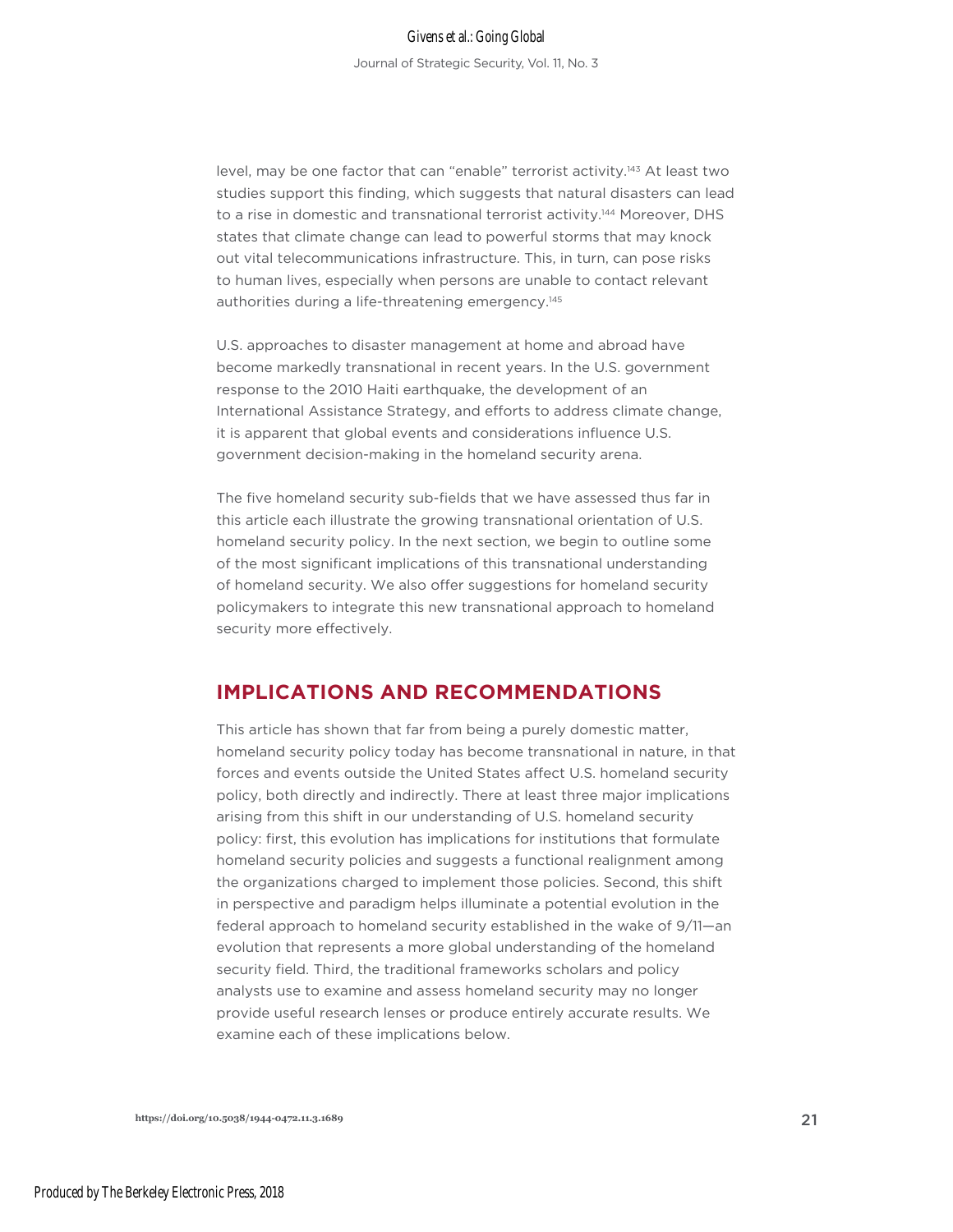#### *Implications for Homeland Security Institutions*

As we have shown, the federal government places homeland security officials abroad to protect the American homeland from external threats.146 This change breaks down old dichotomies and definitions by which policymakers and analysts in the past drew distinctions with a difference. The activities of DHS agents and officers overseas blur the traditional boundaries between national security and law enforcement, on one hand, and law enforcement and border security, on the other. The subject matter of their missions more and more frequently coincides. For this reason, border security and law enforcement capabilities in the future may come to be viewed as another form of national power, alongside intelligence, military action, diplomatic activity, depth of financial capacity, and energy independence. We admittedly are at the threshold of exploring these shifts, but the requirement to examine them rigorously and systematically seems clear.<sup>147</sup>

The federal government institutions dedicated to addressing homeland security issues also may no longer mesh well with the increasingly transnational nature of homeland security threats. Historically speaking, the National Security Council at the White House is the mechanism through which inter-agency disputes are resolved and "whole of government" responses engineered. However, homeland security challenges have spawned new executive-level positions and offices. For example, President George W. Bush created the Assistant to the President for Homeland Security and Counterterrorism position in 2001.<sup>148</sup> That position continues to exist. Bush also established via executive order the White House Homeland Security Council in 2003.149 Bush's successor, President Barack Obama, saw homeland security and national security issues as natural complements. He merged the staffs of the National Security Council and Homeland Security Council.<sup>150</sup> At the same time, President Obama preserved the independent structures and membership of the councils themselves.<sup>151</sup> At the time of this writing in 2018, President Trump retains the independent structures of the councils.

Given the evolution of homeland security threats, the NSC's role in homeland security has expanded in recent years. Thus, it is not difficult to envision a future in which the Homeland Security Council and National Security Council merge entirely. The 2001 creation of the Homeland Security Council, like DHS itself, reflected the broader public mandate for the federal government to react quickly in the wake of the 9/11 terrorist attacks.152 The Homeland Security Council's structure was based upon the structure of the National Security Council. Similar to the National Security Council, the Homeland Security Council initially complemented a White

**Journal of Strategic Security** 22 **© 2018 ISSN: 1944-0464 eISSN: 1944-0472**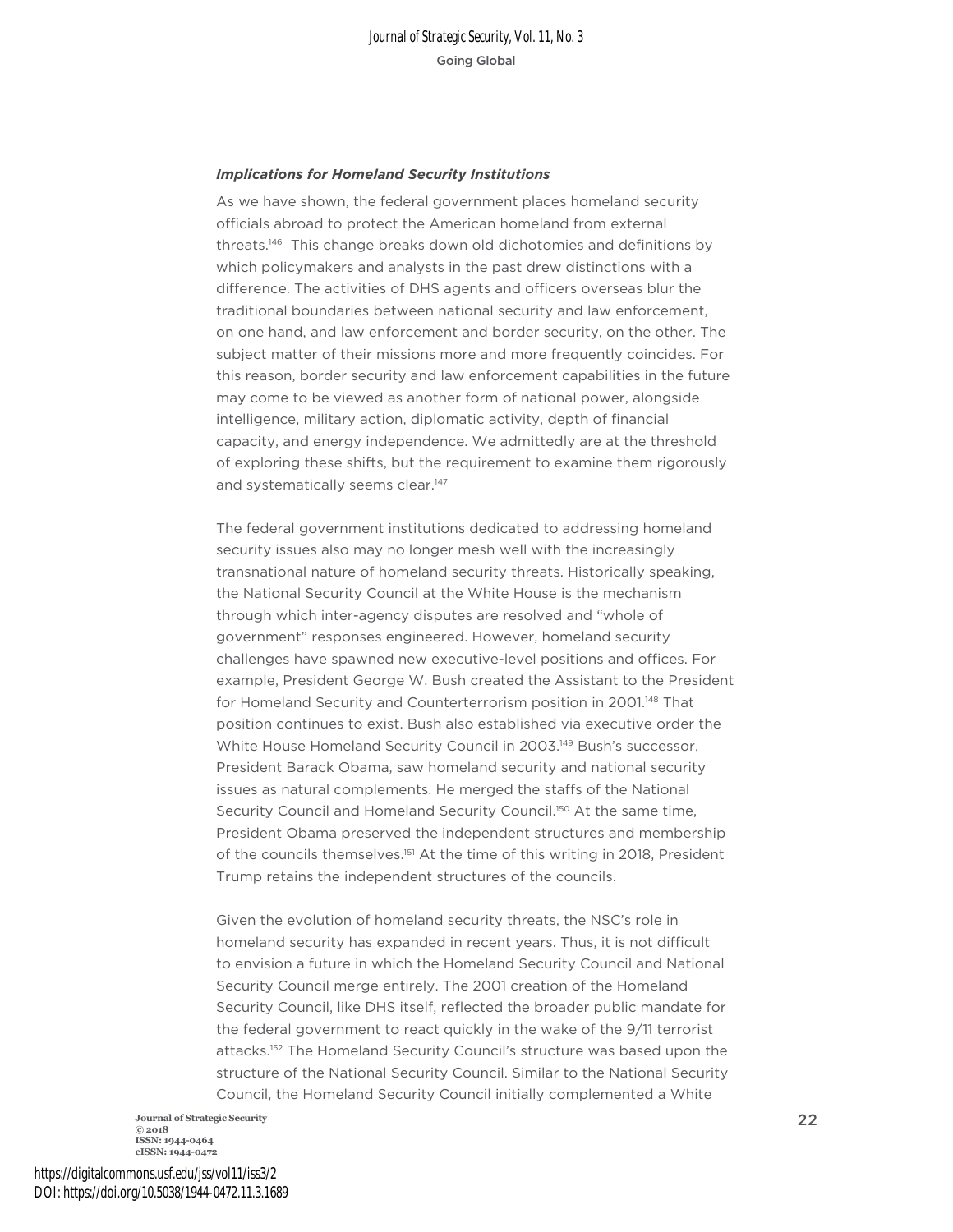House Office of Homeland Security and a homeland security advisor.<sup>153</sup> There was, and remains, significant overlap among the HSC and NSC's memberships.<sup>154</sup> In light of these factors, merging the HSC and NSC into a single organization may align them better with the transnational nature of contemporary homeland security threats.155

#### *Implications for Homeland Security Functions*

DHS component personnel stationed abroad promote the "soft" homeland security power of border security and law enforcement with their foreign counterparts. The Department's Office of Policy and International Affairs leads efforts to forge agreements with DHS' overseas partners and works with the international affairs offices in the DHS component offices to do so.<sup>156</sup> The bulk of these agreements pertain to law enforcement cooperation and training, capacity building programs, and information sharing.

As DHS's international role expanded and its fragmented deployment was coordinated through regional strategies generated internally at DHS, significant tension resulted with the DOS. The DOS views itself, consistent with its role in the past, as the U.S. Government's exclusive voice in conducting U.S. foreign policy. It has been allocated exclusive legal authority, for example, to dispense foreign aid and assistance funds. Yet considering the changed circumstances attendant to homeland security in a globalized context, it may be helpful for DHS to receive direct authority and appropriations from Congress to design, fund, and conduct law enforcement programs abroad. There may also be opportunities for funding comparable programs in border, aviation, and maritime security with other host governments. This could potentially facilitate greater return on DHS's relationships with foreign partners.

#### *Implications for Homeland Security Scholarship*

The analytical tools scholars use to assess U.S. homeland security policy may also need to adjust to the new transnational homeland security paradigm. Public policy research has a reputation for being "theory poor."157 Public policy scholars frequently borrow or adapt theories and tools from other disciplines for policy studies of homeland security. Yet these theories and tools may no longer be adequate. Policy scholars may look to new sources for theoretical and analytical models. In particular, international relations and economics offer an array of robust theories with good explanatory power. These disciplines take account of governmental, organizational, and individual behavior in their theories. Tools and theories from these disciplines may help scholars better understand the transnational forces that influence homeland security policy today.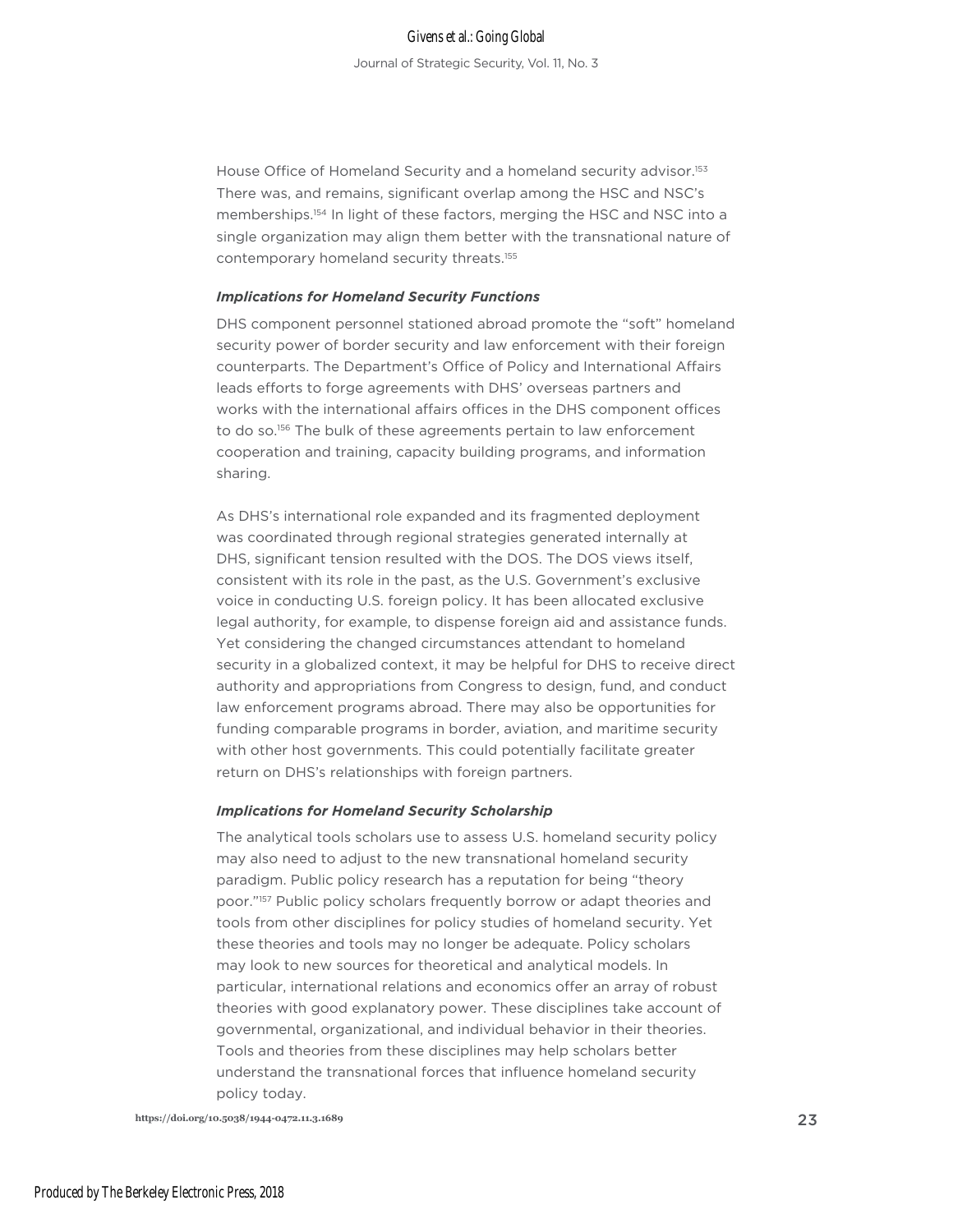# **CONCLUSION**

The acceleration of globalization and technological innovation since 9/11 has had significant impacts on our understanding of homeland security. Our international responsibilities have become critical to not only our physical security, but our economic security, as well. This means that U.S. homeland security is a shared responsibility—among governments, the private sector, individuals, and communities. As these trends continue, it is nearly certain that the interconnections among U.S. homeland security policy and global security challenges will grow. Transnational homeland security is here to stay.

# **ENDNOTES**

- 1 Eric Lipton, Mark Mazzetti, and Robert F. Worth, "Bomb Plot Shows Key Role Played by Intelligence," *New York Times*, October 31, 2010, http://www. nytimes.com/2010/11/01/world/01terror.html.
- $\overline{\phantom{0}}$ Lipton, Mazzetti, and Worth, "Bomb Plot."
- $\overline{\mathbf{z}}$ Matt Apuzzo, David Rising, Eileen Sullivan, "Frantic Hunt Traced Bombs in Air Cargo Across 5 Countries," *Seattle Times*, November 6, 2010, http://www. seattletimes.com/nation-world/frantic-hunt-traced-bombs-in-air-cargoacross-5-countries.
- 4 Apuzzo, Rising, Sullivan, "Frantic Hunt."
- 5 Apuzzo, Rising, Sullivan, "Frantic Hunt."
- 6 The synagogues in question had been closed permanently for some time; Lipton, Mazzetti, and Worth, "Bomb Plot."
- 7 Lipton, Mazzetti, and Worth, "Bomb Plot."
- 8 Lipton, Mazzetti, and Worth, "Bomb Plot."
- $\alpha$ Lipton, Mazzetti, and Worth, "Bomb Plot."
- 10 Lipton, Mazzetti, and Worth, "Bomb Plot."
- 11 Lipton, Mazzetti, and Worth, "Bomb Plot."
- 12 There is no scholarly consensus on a definition of homeland security. The concept incorporates government, non-government, and individual actions to keep dangerous people and things away from the United States. It also includes risk management activities and preparing for a multitude of natural and human-caused hazards. Homeland security has clear connections to U.S. national security; Christopher Bellavita, "Changing Homeland Security: What is Homeland Security?" *Homeland Security Affairs* 4 (June 2008): 1–30, https:// www.hsaj.org/articles/118.
- 13 Joseph S. Nye, Jr. and Robert O. Keohane, "Transnational Relations and World Politics: An Introduction," International Organization 25, no. 3 (Summer 1971): 331. To underline the central point of the article, the terms "transnational" and

**Journal of Strategic Security** 24 **© 2018 ISSN: 1944-0464 eISSN: 1944-0472**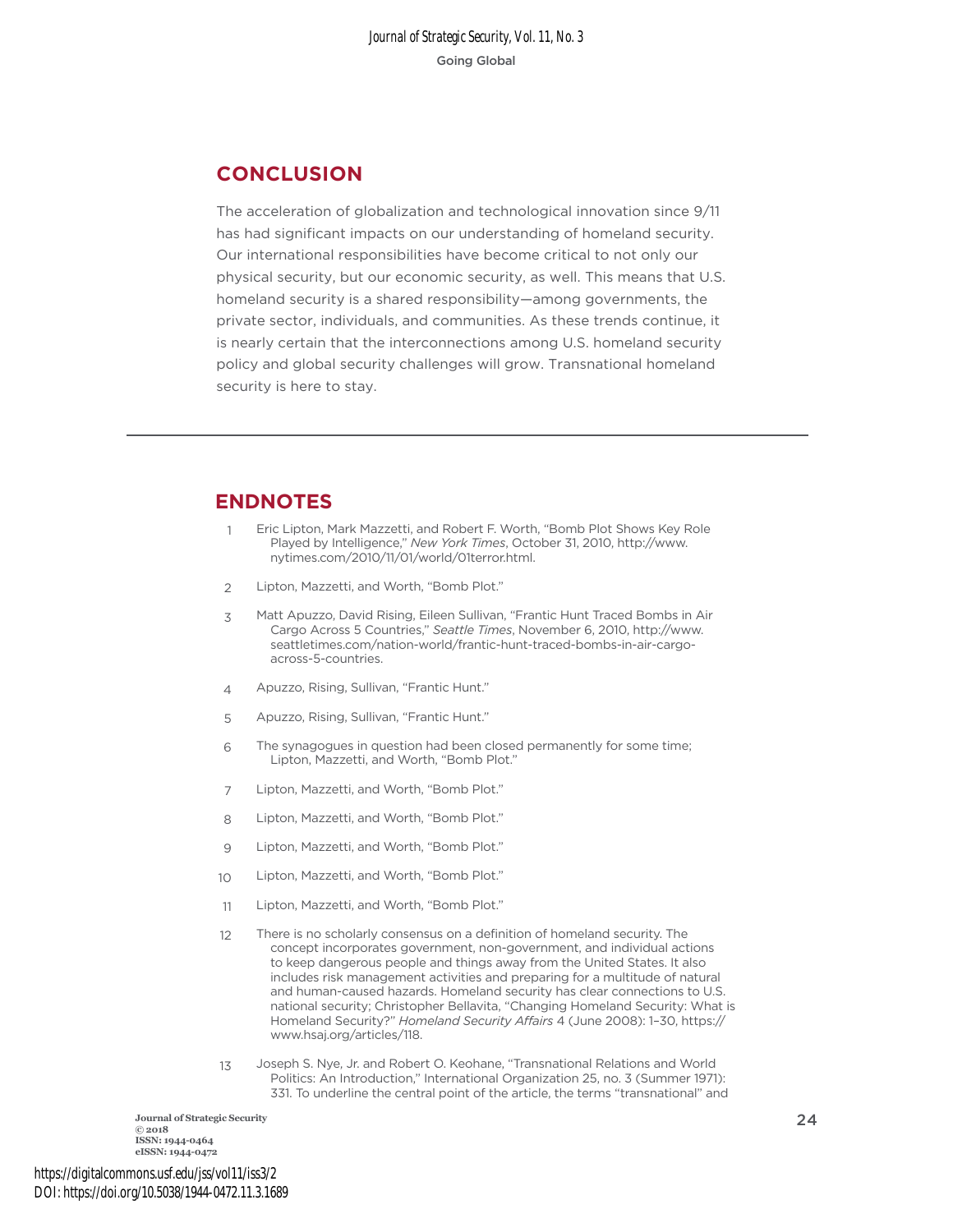#### Givens et al.: Going Global

Journal of Strategic Security, Vol. 11, No. 3

"international" interchangeably. Strictly speaking, however, "transnational" is more precise in describing phenomena involving non-nation-state actors or events.

Janet Napolitano, prepared remarks, "Our Shared Responsibility: The Importance of Strong Internal Homeland Security Partnerships," Institut des Hautes Études de Défense Nationale, Paris, France, last modified December 2, 2011, https://www.dhs.gov/news/2011/12/02/secretary-napolitanos-remarksour-shared-responsibility-importance-strong. Since 2009, DHS executed more than 150 international accords and its Secretaries have travelled extensively abroad working with their counterparts in home offices, ministries of international security, and law enforcement agencies worldwide. 14

- For example, Leo Gross, "The Peace of Westphalia, 1648-1948," *American Journal of International Law* 42, no. 1 (January 1948): 20, https://www.jstor. org/stable/2193560. There is also a literature, which questions whether this attribution is correct. For example, Andreas Osiander, "Sovereignty, International Relations, and the Westphalian Myth," *International Organization*  55, no. 2 (Spring 2001): 251–287, https://www.jstor.org/stable/3078632. 15
- Derek Croxton, "The Peace of Westphalia of 1648 and the Origins of Sovereignty," *The International History* Review 21, no. 3 (1999): 569, https:// www.jstor.org/stable/40109077. 16
- Alan D. Bersin, "Lines and Flows: The Beginning and End of Borders," *Brooklyn Journal of International Law* 37, no. 2 (2012): 389, http://brooklynworks. brooklaw.edu/bjil/vol37/iss2/2. 17
- Alan D. Bersin, "Lines and Flows." 389. 18
- Ron Nixon, "Homeland Security Goes Abroad. Not Everyone Is Grateful," *New York Times*, December 21, 2017, https://www.nytimes.com/2017/12/26/world/ americas/homeland-security-customs-border-patrol.html. 19
- William H. Kincade, "Repeating History: The Civil Defense Debate Renewed," *International Security* 2, no. 3 (Winter 1978): 101–103, https://www.jstor.org/ stable/2538516.  $20$
- Eric Weiner, "Remembering the 1983 Suicide Bombings in Beirut: The Tragic Events That Created the Diplomatic Security Service," U.S. Department of State Official Blog, April 18, 2018, https://blogs.state.gov/stories/2018/04/18/ en/remembering-1983-suicide-bombings-beirut-tragic-events-createddiplomatic; Staff Sgt. Christopher Gross, "20 Years Later: Remembering the Attack on Khobar Towers," Air Force News Service, June 24, 2016, https:// www.af.mil/News/Article-Display/Article/811370/20-years-later-rememberingthe-attack-on-khobar-towers/. 21
- Federal Bureau of Investigation, "Oklahoma City Bomber," Date accessed September 24, 2018, https://www.fbi.gov/history/famous-cases/oklahomacity-bombing; 9/11 Memorial and Museum, "1993 World Trade Center Bombing," Date accessed September 24, 2018, https://www.911memorial. org/1993-world-trade-center-bombing.  $22$
- John Deutch, "Terrorism," *Foreign Policy* 108 (Fall 1997): 15, https://www.jstor. org/stable/1149086. 23
- For example, Russ Travers, "The Coming Intelligence Failure," *Studies in Intelligence* 40, no. 5 (1997): 35–36, https://www.cia.gov/library/center-forthe-study-of-intelligence/kent-csi/vol40no5/pdf/v40i5a05p.pdf; Ashton Carter, John Deutch, and Phillip A. Zelikow, "Catastrophic Terrorism: Tackling the New Danger," *Foreign Affairs* 77, no. 6 (November–December 1998): 82–94, https://www.foreignaffairs.com/articles/united-states/1998-11-01/ catastrophic-terrorism-tackling-new-danger; Richard A. Falkenrath, "Problems of Preparedness: U.S. Readiness for a Domestic Terrorist  $24$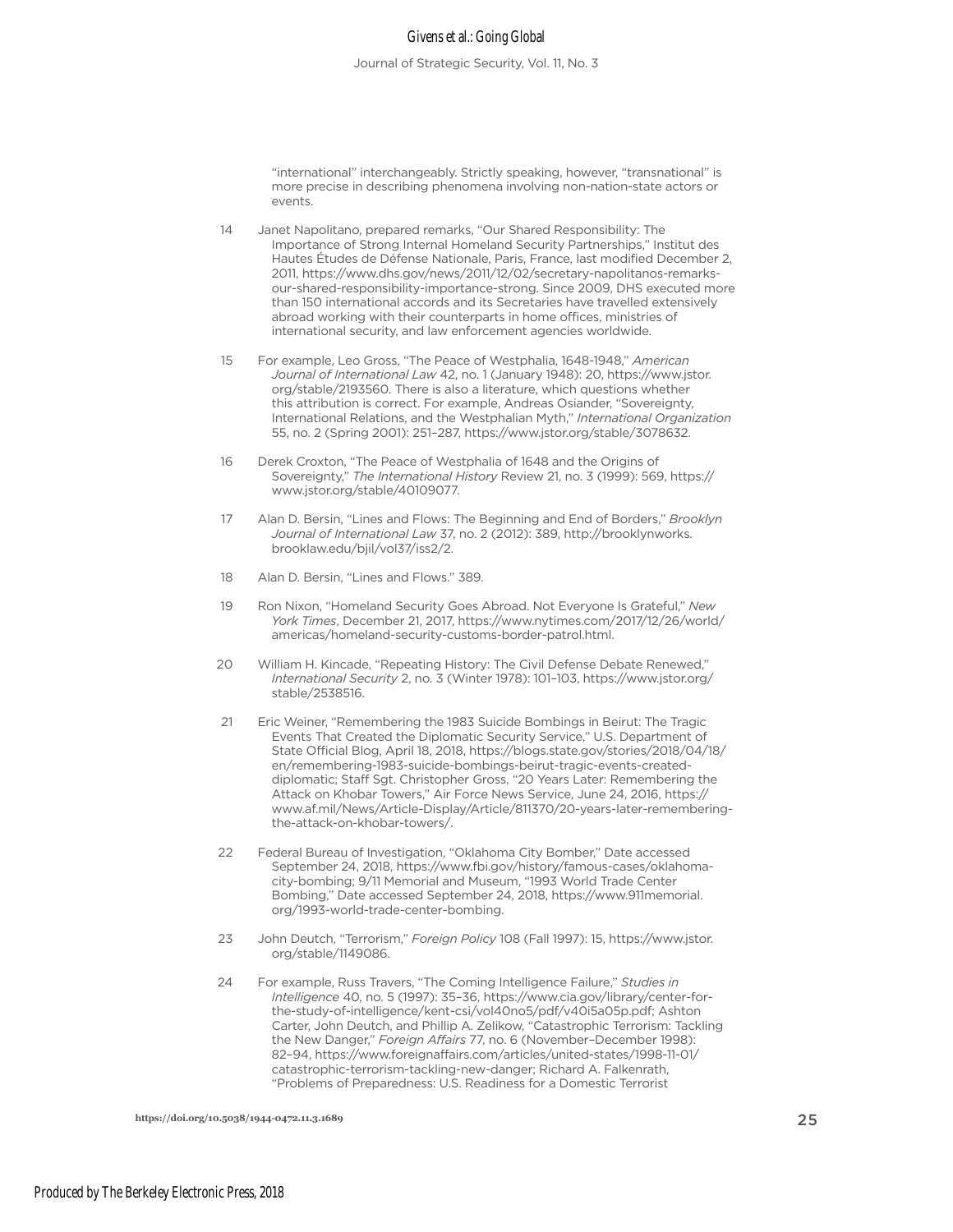Attack," *International Security* 25, no. 4 (Spring 2001): 147–186, https://doi. org/10.1162/01622880151091925.

- Falkenrath, "Problems of preparedness," 166–168. 25
- Falkenrath, "Problems of preparedness," 155–156. 26
- Charles R. Wise and Rania Nader, "Organizing the Federal System for Homeland Security: Problems, Issues, and Dilemmas," *Public Administration Review* 62, Spec. Iss. (September 2002): 44–57, https://onlinelibrary.wiley.com/doi/ abs/10.1111/1540-6210.62.s1.8. 27
- Johan Erikkson and Mark Rhinard, "The Internal-External Security Nexus: Notes on an Emerging Research Agenda," *Cooperation and Conflict: Journal of the Nordic International Studies Association* 44, no. 3 (August 2009): 243–267, https://doi.org/10.1177/0010836709106215. 28
- Johan, Erikkson and Mark Rhinard, "The Internal-External Security Nexus."  $29$
- Fiona B. Adamson, "Crossing Borders: International Migration and National Security," *International Security* 31, no. 1 (Summer 2006): 168, https://www. jstor.org/stable/4137542; Todd Sandler, "Collective Action and Transnational Terrorism," *The World Economy* 26, no. 6 (June 2003): 781, http://dx.doi. org/10.2139/ssrn.410761. 30
- Alireza Abbasi and Naim Kapucu, "Structural Dynamics of Organizations during the Evolution of Interorganizational Networks in Disaster Response," *Journal of Homeland Security and Emergency Management* 9, no. 1 (2012): 1–19, https://doi.org/10.1515/1547-7355.1975; Anthony S. Fauci, "Seasonal and Pandemic Influenza Preparedness: Science and Countermeasures," *The Journal of Infectious Diseases* 194, no. 2-1 (Supp.) (November 2006): S73–S76, https://www.ncbi.nlm.nih.gov/pubmed/17163392. 31
- Peter J. May, Ashley E. Jochim, and Joshua Sapotichne, "Constructing Homeland Security: An Anemic Policy Regime," *Policy Studies Journal* 39, no. 2 (May 2011): 286, https://onlinelibrary.wiley.com/doi/abs/10.1111/j.1541- 0072.2011.00408.x. 32
- Phillip Osborn, "Cyber Border Security Defining and Defending a National Cyber Border," *Homeland Security Affairs* 13, (October 2017), https://www. hsaj.org/articles/14093. 33
- Phillip Osborn, "Cyber Border Security." 34
- U.S. Citizenship and Immigration Services, "Doris Meissner," February 04, 2016, https://www.uscis.gov/history-and-genealogy/our-history-19. Doris Meissner, a former commissioner of the Immigration and Naturalization Service, the predecessor agency to DHS's Citizenship and Immigration Services, spearheaded international cooperation initiatives with Canada and Mexico, for example. 35
- For an overview of pre and post-9/11 intelligence sharing agreements, see Stephane Lefebrvre, "The Difficulties and Dilemmas of International Intelligence Cooperation," *International Journal of Intelligence and Counterintelligence* 16, no. 4 (2003): 527–542, https://doi. org/10.1080/716100467. 36
- Deutch, 16–18. Deutch describes how Louis Freeh, the then-director of the FBI, was tasked with heading up the investigation into the bombing of the U.S. Air Force's Khobar Towers complex in 1996 in Saudi Arabia. Freeh's perspective and charge were those of a top U.S. federal law enforcement official. Freeh sought co-equal status with his Saudi counterparts during the investigation, but was reportedly snubbed by the Saudi government. 37

**Journal of Strategic Security** <sup>26</sup> **© 2018 ISSN: 1944-0464 eISSN: 1944-0472**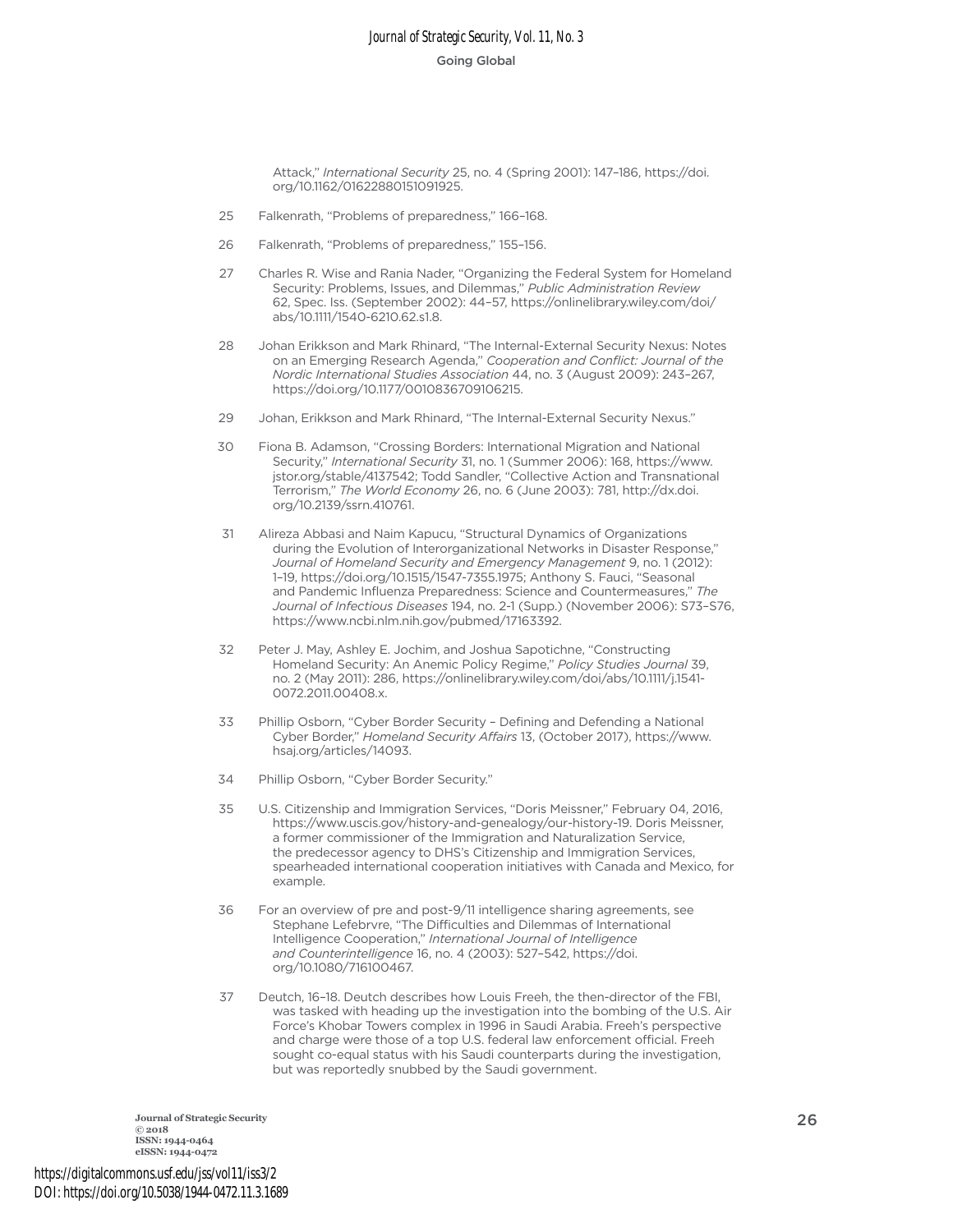#### Givens et al.: Going Global

- 38 Peter J. Hatch, "Maritime Governance as an Instrument of National Security: A New Perspective for DHS and the U.S. Coast Guard," *American Foreign Policy Interests* 35, no. 2 (2013): 83–84, https://doi.org/10.1080/10803920.20 13.775908.
- 39 U.S. Customs and Border Protection, "About CBP," November 21, 2016, https:// www.cbp.gov/about.
- 40 Scott Shane, "Inside Al Qaeda's Plot to Blow Up an American Airliner," *New York Times*, February 22, 2017, https://www.nytimes.com/2017/02/22/us/politics/ anwar-awlaki-underwear-bomber-abdulmutallab.html.
- 41 Janet Napolitano, "Our Shared Responsibility," 10.
- 42 Although the incident involved a U.S. plane flying into a U.S. city, it was an international terror plot in just about every way. The alleged attacker, Umar Farouk Abdulmutallab, was a Nigerian citizen educated in the United Kingdom. He received training in terrorist tactics in Yemen, purchased his ticket in Ghana, and flew from Nigeria to Amsterdam before departing for Detroit. He was in Canadian airspace, in fact, when he attempted to blow up the aircraft using the explosive PETN.
- 43 The Umar Farouk Abdulmutallab plot in 2009 exposed weaknesses in the global aviation network. Spurred by the United States in an effort led by DHS, the 190 countries of the International Civil Aviation Organization (ICAO) launched an historic global initiative to strengthen the international aviation system against terrorist threats.
- 44 U.S. Customs and Border Protection, "Preclearance Locations," June 22, 2017, https://www.cbp.gov/border-security/ports-entry/operations/preclearance.
- 45 U.S. Customs and Border Protection, "Preclearance Locations."
- 46 This work generates obvious security benefits. However, DHS also cites a potential economic benefit. An enhanced U.S. security presence in foreign airports is predicated on the expansion of U.S. airlines to those same foreign airports. John Wagner, written testimony, "The Outer Ring of Border Security: DHS's International security programs," The House Committee on Homeland Security, Sub Committee on Border and Maritime Security, U.S. House of Representatives, June 2, 2015, https://www.dhs.gov/news/2015/06/02/writtentestimony-cbp-house-homeland-security-subcommittee-border-and-maritime.
- 47 U.S. Customs and Border Protection, "Preclearance Locations."
- 48 U.S. Government Accountability Office, "Border Security: CBP Aims to Prevent High-Risk Travelers from Boarding U.S.-Bound Flights, but Needs to Evaluate Program Performance," January 16, 2017, https://www.gao.gov/ assets/690/682255.pdf.
- 49 U.S. Customs and Border Protection, "CSI: Container Security Initiative," June 26, 2014, https://www.cbp.gov/border-security/ports-entry/cargo-security/csi/ csi-brief.
- 50 U.S. Customs and Border Protection, "CSI: Container Security Initiative."
- 51 U.S. Customs and Border Protection, "CSI: Container Security Initiative."
- 52 U.S. Customs and Border Protection, "CSI: Container Security Initiative."
- 53 U.S. Government Accountability Office, "Supply Chain Security: CBP Needs to Enhance Its Guidance and Oversight of High-Risk Maritime Cargo Shipments," Report to the Ranking Member, Committee on Homeland Security, U.S. House of Representatives, GAO-15-294, January 2015, 12–16, https://www.gao.gov/ assets/670/668098.pdf.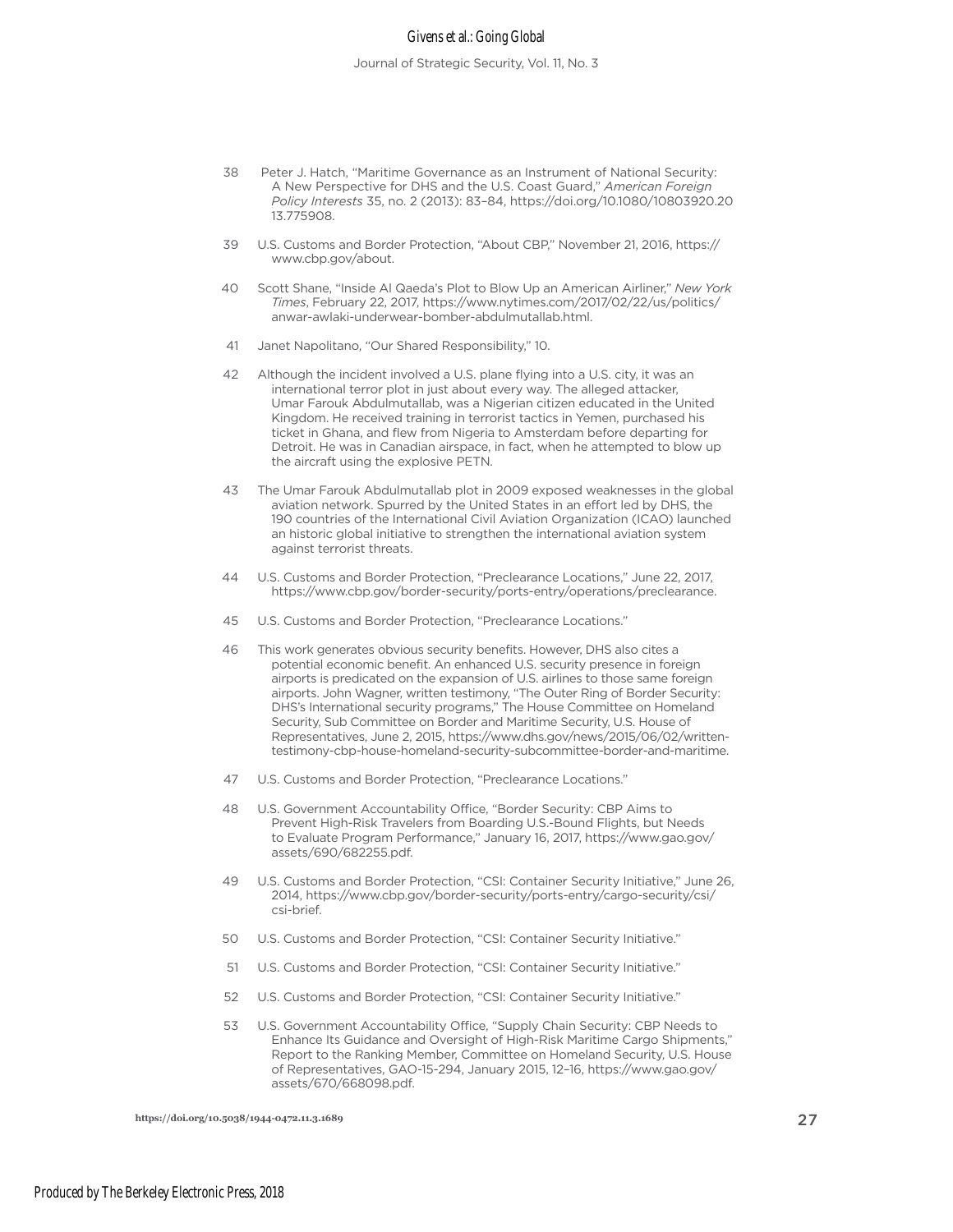- 54 In January 2012, DHS Secretary Janet Napolitano proposed the *U.S. National Strategy for Global Supply Chain Security* on behalf of the Obama Administration at the World Economic Forum in Davos, Switzerland. The strategy invoked international cooperation to enhance the efficient and secure flow of goods and the overall resilience of the global supply chain. The cornerstone of all this strategy is a risk assessment approach that recognizes that the vast majority of people and goods flowing across global borders are lawful and compliant. The goal is to identify and interdict the dangerous passengers and cargo from the otherwise lawful flows of goods and people. It is through a multi-layered security approach based on risk management that DHS can expedite travel and trade while focusing on the much smaller segment that requires additional screening and attention. The objective is to differentiate routinely between high- and low-risk subjects and expedite movement of the latter through the global system. The "trusted traveler" (Global Entry) and "trusted trader" (CTPAT) programs operated by CBP routinely recruit foreign based participants; The White House *National Strategy for Global Supply Chain Security*, January 2012, https:// obamawhitehouse.archives.gov/sites/default/files/national\_strategy\_for\_ global\_supply\_chain\_security.pdf.
- U.S. Customs and Border Protection. "Air Cargo Advance Screening (ACAS)," June 22, 2018, https://www.cbp.gov/border-security/ports-entry/cargosecurity/acas. 55
- U.S. Immigration and Customs Enforcement, "Visa Security Program," February 23, 2016, https://www.ice.gov/visa-security-program. 56
- U.S. Immigration and Customs Enforcement, "Visa Security Program." 57
- U.S. Immigration and Customs Enforcement, "International Operations," February 6, 2017, https://www.ice.gov/international-operations; Amanda Vicinanzo, "41 Human Smuggling Suspects Arrested in ICE-Led Multinational Operations," *Homeland Security Today,* July 11, 2016, http://www.hstoday. us/single-article/41-human-smuggling-suspects-arrested-in-ice-ledmultinational-operations/bc6aae890040c61449acfe494db8bae6.html. Third country national special interest aliens are from countries outside the region, such as China or Iran, but attempt to enter the United States through the U.S.-Mexico border. 58
- Amanda Vicinanzo, "41 Human Smuggling Suspects;" U.S. Immigration and Customs Enforcement, "207 Gang Members Arrested in HSI-Led Central America Operation," August 9, 2013 https://content.govdelivery.com/ accounts/USDHSICE/bulletins/86aa0e. 59
- Ron Nixon, "Homeland Security Goes Abroad." We have substituted the U.S. Coast Guard's term for its largest vessels, "cutter," for the more common term "ships." 60
- David Noriega, "Coast Guard Intercepts Large Cocaine Shipment in Central Caribbean Waters," *Miami Herald*, July 20, 2013, http://www.miamiherald.com/ news/state/article1953416.html. 61
- Dan Lamothe, "The Coast Guard Faces a New Spike in Cuban 'Boat People,'" *Washington Post,* January 6, 2015, https://www.washingtonpost.com/news/ checkpoint/wp/2015/01/06/the-coast-guard-faces-a-new-spike-in-cubanboat-people. 62
- U.S. Congress, Senate Committee on Homeland Security and Governmental Affairs, Written Testimony of USCG Assistant Commandant for Response Policy Rear Admiral Peter Brown, "Securing the Border: Understanding Threats and Strategies for the maritime boarder," Written testimony before the Senate Committee on Homeland Security and Governmental Affairs, July 15, 2015, 114<sup>th</sup> Cong., 1st sess., 2015, https://www.dhs.gov/news/2015/07/15/written-testimonyuscg-senate-committee-homeland-security-and-governmental-affairs. 63

**Journal of Strategic Security** 28 **© 2018 ISSN: 1944-0464 eISSN: 1944-0472**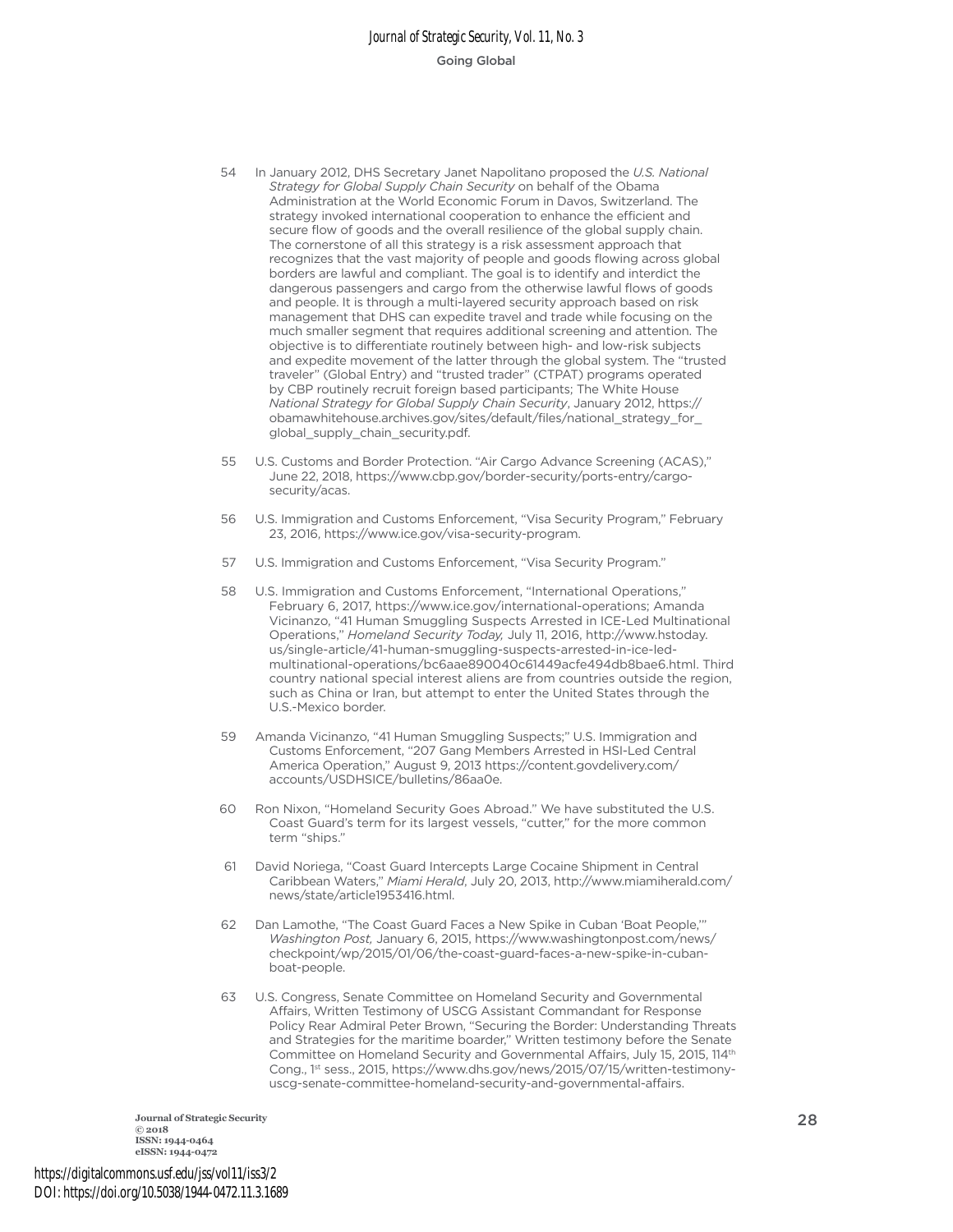#### Givens et al.: Going Global

Journal of Strategic Security, Vol. 11, No. 3

- Amanda Holpuch, "How Much Authority Does the TSA Have over Foreign Airports?" *The Guardian*, July 7, 2014, https://www.theguardian.com/ world/2014/jul/07/airport-checks-us-bound-flights-authority-tsa. 64
- BBC News, "Flight Ban on Laptops 'Sparked by IS Threat'," March 22, 2017, http:// www.bbc.com/news/world-us-canada-39348615. 65
- BBC News, "Flight Ban on Laptops." 66
- Transportation Security Administration, "Cargo Programs," N.D., https://www.tsa. gov/for-industry/cargo-programs. 67
- Transportation Security Administration, "Cargo Programs." 68
- Combined Joint Taskforce, "Operation Inherent Resolve," October 17, 2014, http:// www.inherentresolve.mil/About-Us/Coalition/. 69
- The Global Coalition against Daesh website, N.D., http://theglobalcoalition.org/ 70 en/partners.
- BBC News, "Islamic State and The Crisis in Iraq and Syria in Maps," March 28, 2018, https://www.bbc.com/news/world-middle-east-27838034. 71
- Eric Shmitt, "Battle to Stamp Out ISIS in Syria Gains New Momentum, but Threats Remain," *New York Times*, May 30, 2018, https://www.nytimes. com/2018/05/30/world/middleeast/isis-syria-battle-kurds-united-states.html. 72
- 73 Missy Ryan, Adam Goldman, Abby Phillip and Julie Tate, "Both San Bernardino Attackers Pledged Allegiance to the Islamic State, Officials Say," *Washington Post,* December 8, 2018, https://www.washingtonpost.com/news/post-nation/ wp/2015/12/08/both-san-bernardino-attackers-pledged-allegiance-to-theislamic-state-officials-say/?utm\_term=.d71eedcb9def; Rukmini Callimachi, "Was Orlando Shooter Really Acting for ISIS? For ISIS, It's All the Same," *New York Times*, June 12, 2018, https://www.nytimes.com/2016/06/13/us/orlandoomar-mateen-isis.html.
- 74 George W. Bush, Executive Order 13224, September 23, 2001, https://www.state. gov/j/ct/rls/other/des/122570.htm.
- Orde F. Kittrie, "New Sanctions for a New Century: Treasury's Innovative Use of Financial Sanctions," *University of Pennsylvania Journal of International Law* 30, no. 3 (2009): 796–804, https://scholarship.law.upenn.edu/jil/vol30/iss3/3; President Trump in disavowing the nuclear accord reached with Iran, European Union nations, China and Russia, and has again imposed sanctions on Iran that were lifted by the agreement. See U.S Department of State, "State Sponsors of Terrorism," N.D., https://www.state.gov/j/ct/list/c14151.htm. 75
- United Nations Security Council, "Threats to International Peace and Security Caused by Terrorist Acts," Resolution 2178 (2014), S/RES/2178 (2014), September 24, 2013, http://unscr.com/en/resolutions/doc/2178. 76
- 77 Drazen Jorgic and Syed Raza Hassan, "Trump Talks Tough on Pakistan's 'Terrorist' Havens, but Options Scarce," Reuters, August 27, 2017, https://www. reuters.com/article/us-usa-trump-afghanistan-pakistan/trump-talks-tough-onpakistans-terrorist-havens-but-options-scarce-idUSKCN1B21NW.
- Sir Stephen Lander, "International Intelligence Cooperation: An Inside Perspective," *Cambridge Review of International Affairs* 17, no. 3 (2004): 491, https://doi.org/10.1080/0955757042000296964. 78
- Sir Stephen Lander, "International Intelligence Cooperation," 481. 79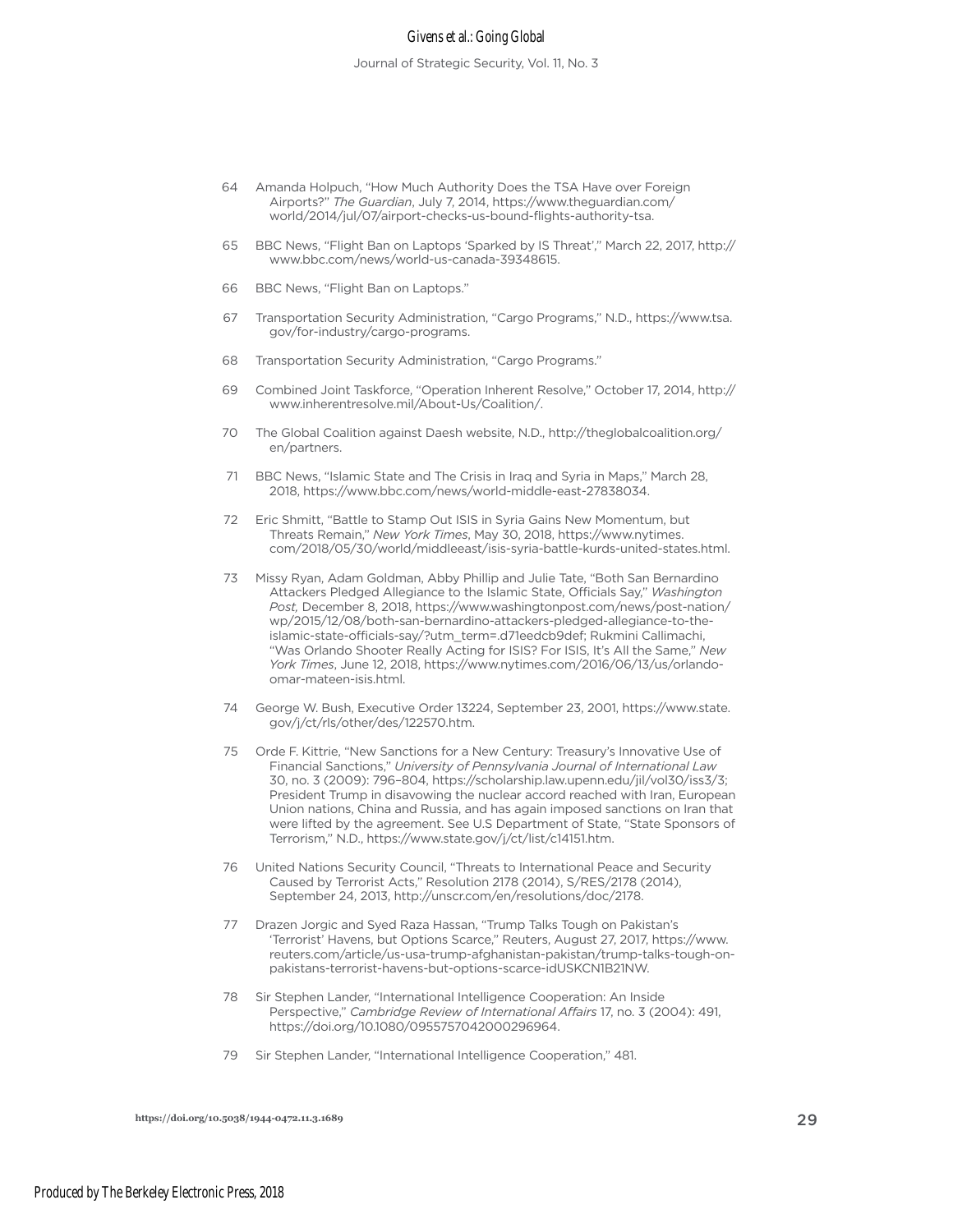- 80 Ambassador J. Cofer Black, testimony before the Senate Foreign Relations Subcommittee of Europe, U.S. Senate, March 31, 2004, https://www. globalsecurity.org/security/library/congress/2004\_h/040331-black.pdf.
- United Nations Security Council, "Threats to International Peace and Security," 4. 81
- Five Country Ministerial, "Joint Communiqué," Ottawa, Canada, June 27 2017, 3, https://www.publicsafety.gc.ca/cnt/rsrcs/pblctns/fv-cntry-mnstrl-2017/fvcntry-mnstrl-2017-en.pdf. 82
- 83 Derek S. Reverson, "Old Allies, New Friends: Intelligence-Sharing in the War on Terror," *Orbis* 50, no. 3 (Summer 2006): 454–455, https://doi.org/10.1016/j. orbis.2006.04.005.
- Sir Stephen Lander, "International Intelligence Cooperation," 481. 84
- Derek S. Reverson, "Old Allies." 85
- 86 Derek S. Reverson, "Old Allies;" Stephane Lefebvre, "The Difficulties and Dilemmas of International Intelligence Cooperation," *International Journal of Intelligence and Counterintelligence* 16, no. 4 (2003): 534, https://doi. org/10.1080/716100467.
- Johnathan Stearns, "U.S Cyber Warrior Begins NATO Job as Trump Pressures Alliance," *Bloomberg*, July 1, 2018, https://www.bloomberg.com/news/ articles/2017-07-01/u-s-cyber-warrior-begins-nato-job-as-trump-pressuresalliance. 87
- NATO Cooperative Cyber Defense Centre of Excellence, "Tallinn Manual Process," 88 N.D., https://ccdcoe.org/tallinn-manual.html.
- North Atlantic Treaty Organization, "World's Largest Cyber Defense Exercise Takes Place in Estonia," NATO Website, April 26, 2017, http://www.nato.int/cps/ en/natohq/news\_143301.htm. 89
- 90 The White House, "Fact Sheet: U.S.-EU Cyber Cooperation," Office of the Press Secretary, March 26, 2014, https://obamawhitehouse.archives.gov/the-pressoffice/2014/03/26/fact-sheet-us-eu-cyber-cooperation.
- 91 The White House, "Fact Sheet: U.S.-EU."
- The U.S.-EU Working Group on Cybersecurity and Cybercrime focuses on 92 managing cybersecurity incidents, enhancing public-private partnerships, raising awareness about cyber threats, and combating cybercrime. This group conducted the first-ever joint transatlantic tabletop exercise involving EU and U.S. counterparts to evaluate joint response to cyber incidents and examine ways to enhance international collaboration.
- James Andrew Lewis, "Liberty Equality Connectivity: Transatlantic Cyber Security Norms," CSIS Report, Center for Strategic and International Studies, February 2014, 10–12, https://csis-prod.s3.amazonaws.com/s3fs-public/legacy\_ files/files/publication/140225\_Lewis\_TransatlanticCybersecurityNorms.pdf. 93
- U.S. Department of State, "International Cyberspace Policy Strategy," March 2016, https://www.state.gov/documents/organization/255732.pdf. 94
- U.S. Department of State, "International Cyberspace Policy Strategy," 3–4. 95
- U.S Department of Homeland Security, "Cyber Storm I: National Cyber Exercise," N.D., https://www.dhs.gov/cyber-storm-i. 96
- U.S Department of Homeland Security, "Cyber Storm V: After Action Report," July 2016, 16–21. https://www.dhs.gov/sites/default/files/publications/CyberStormV\_ AfterActionReport\_2016vFinal-%20508%20Compliant%20v2.pdf. 97

**Journal of Strategic Security** 30 **2018 ISSN: 1944-0464 eISSN: 1944-0472**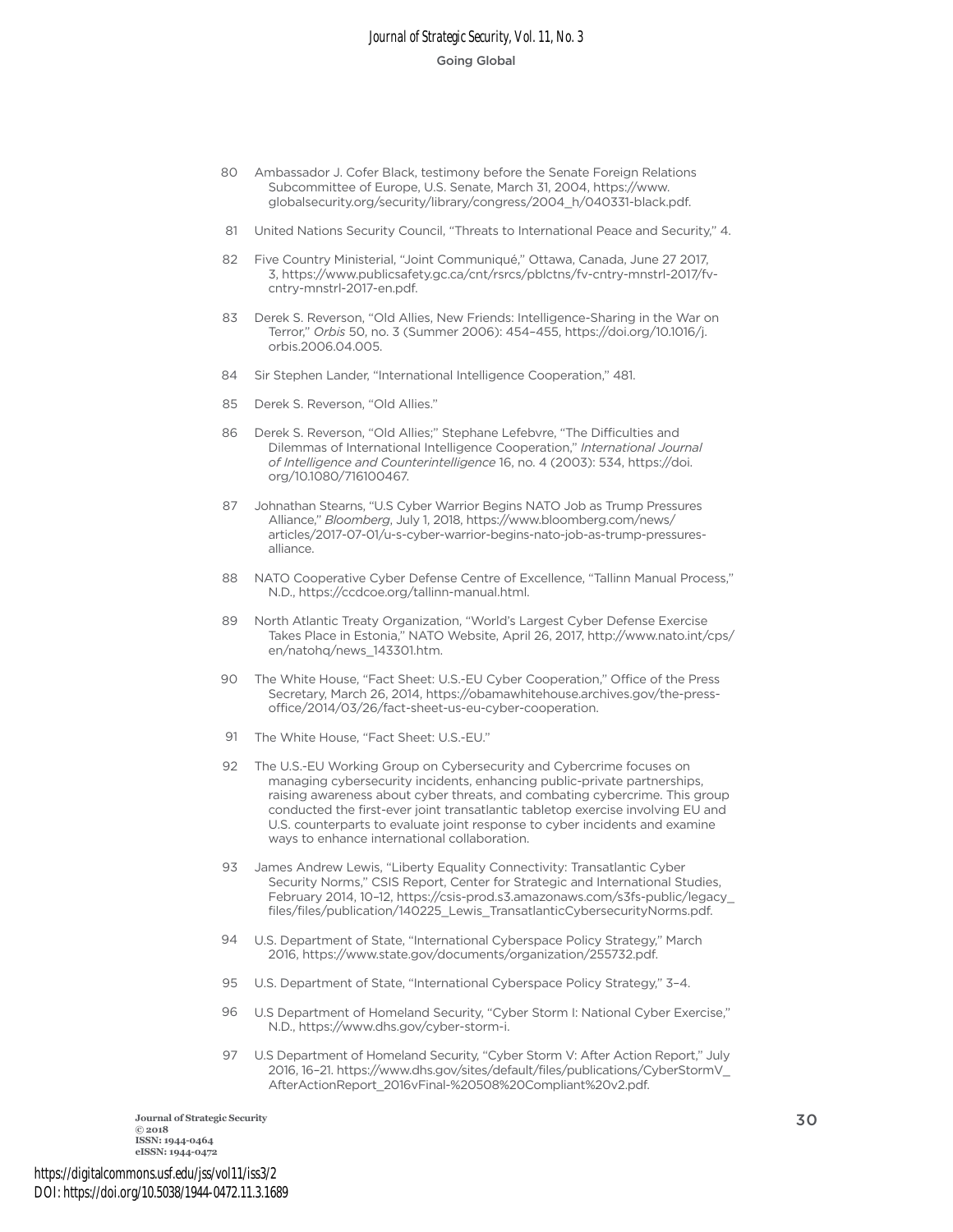#### Givens et al.: Going Global

- U.S. Department of Homeland Security, "DHS Can Strengthen Its International Cybersecurity Programs (Redacted)," OIG-12-112, August 2012, 12–14, https:// www.hsdl.org/?view&did=722620 98
- Julie Hirschfeld Davis and David E. Sanger, "Obama and Xi Jinping of China Agree to Steps on Cybertheft," *New York Times*, September 25, 2015, https:// www.nytimes.com/2015/09/26/world/asia/xi-jinping-white-house.html. The U.S. and Chinese Government's claim that they remain committed to the 2015 agreement; U.S. Department of Homeland Security, "First U.S.-China Law Enforcement and Cybersecurity Dialogue," October 6, 2017, https:// www.dhs.gov/news/2017/10/06/first-us-china-law-enforcement-andcybersecurity-dialogue. 99
- 100 U.S. Department of State, "Joint Statement on U.S.-Argentina Partnership on Cyber Policy," April 27, 2017, https://www.state.gov/r/pa/prs/ ps/2017/04/270496.htm.
- 101 U.S. Department of Homeland Security, "Snapshot: Netherlands-U.S. Cybersecurity R&D Partnership is Thriving," July 25, 2017, https://www.dhs. gov/science-and-technology/news/2017/07/25/snapshot-netherlands-uscybersecurity-rd-partnership-thriving.
- 102 Jewish Telegraphic Agency, "US, Israel team up to fight 'bad actors' in cyberspace," June 27, 2017, https://www.jta.org/2017/06/27/top-headlines/usisrael-team-up-to-fight-bad-actors-in-cyberspace.
- 103 The White House, National Security Strategy of the United States of *America*, December 2017, 35, https://www.whitehouse.gov/wp-content/ uploads/2017/12/NSS-Final-12-18-2017-0905.pdf.
- 104 Matt Zapotosky and Karoun Demirjian, "Homeland Security official: Russian Government Actors Tried to Hack Election Systems in 21 States," *Washington Post*, June 21, 2017, https://www.washingtonpost.com/world/national-security/ homeland-security-official-russian-government-actors-potentially-tried-tohack-election-systems-in-21-states/2017/06/21/33bf31d4-5686-11e7-ba90-f-5875b7d1876\_story.html.
- 105 Office of the Director of National Intelligence, "Background to 'Assessing Russian Activities and Intentions in Recent US Elections': The Analytic Process and Cyber Incident Attribution," January 6, 2017, 2, https://www.dni.gov/files/ documents/ICA\_2017\_01.pdf.
- 106 Judy Woodruff, "Russia 'turned' election for Trump, Clapper believes," PBS, May 23, 2108, https://www.pbs.org/newshour/show/russia-turned-election-fortrump-clapper-believes.
- 107 Rebecca L. Katz, Leana M. Lopez, Joseph F. Annelli, Ray R. Arthur, Dennis Carroll, Leonard W. Chapman, Kenneth Cole, Cyril G. Gay, Daniel L. Lowe, Gary Resnick, and Kevin L. Russell, "U.S. Government Engagement in Support of Global Disease Surveillance," *BMC Public Health* 10, suppl. 1 (2010): 1–2, 10.1186/1471-2458-10-S1-S13.
- 108 Katz et al., "U.S. Government Engagement," 1.
- 109 Katz et al., "U.S. Government Engagement," 1.
- 110 Katz et al., "U.S. Government Engagement," 2.
- 111 Katz et al., "U.S. Government Engagement," 3-4.
- 112 George W. Bush, "PEPFAR Saves Millions of Lives in Africa," Op-ed, *Washington Post*, April 7, 2017, https://www.washingtonpost.com/opinions/ george-w-bush-pepfar-saves-millions-of-lives-in-africa-keep-it-fullyfunded/2017/04/07/2089fa46-1ba7-11e7-9887-1a5314b56a08\_story.html.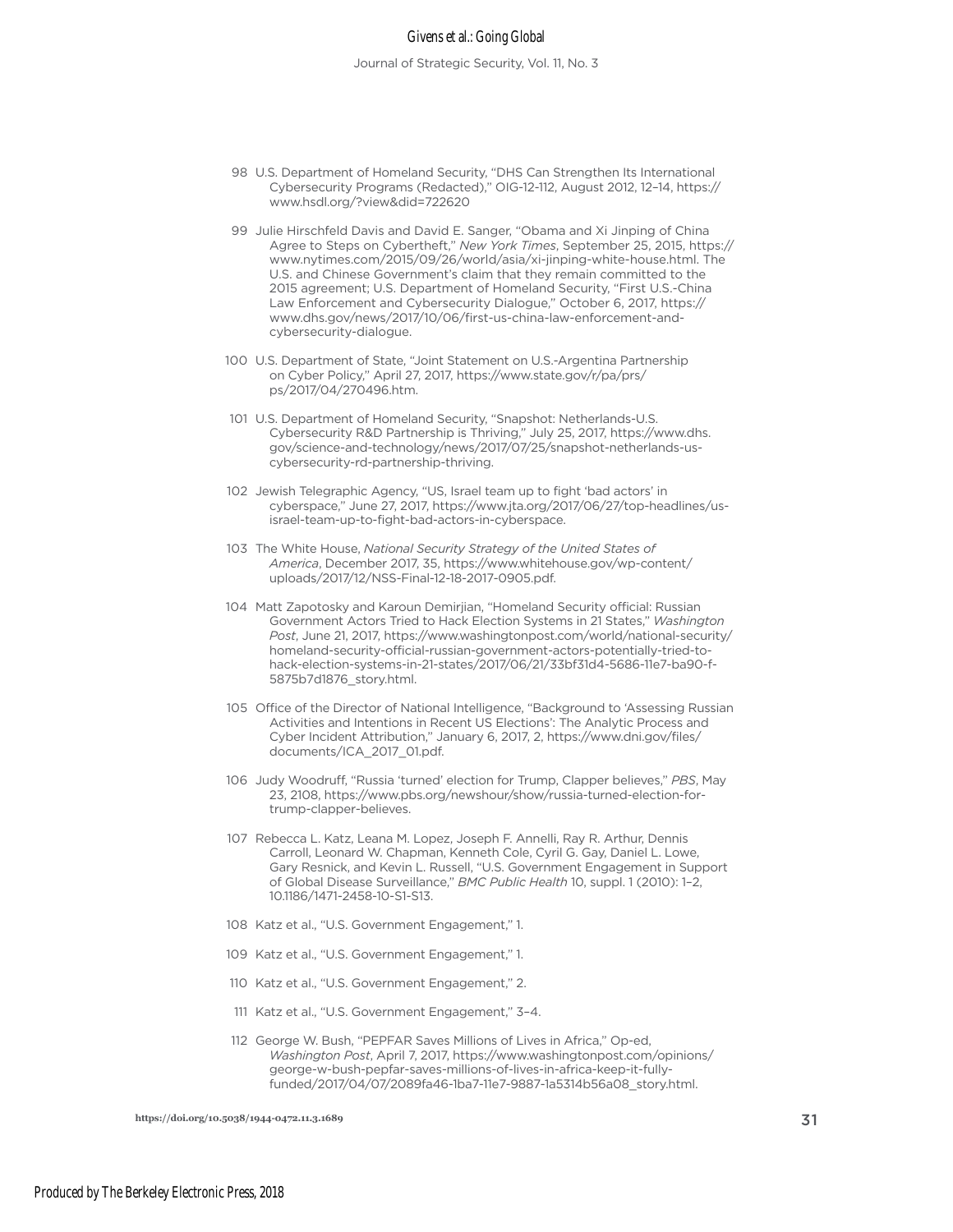- Mark Dybul, "Lessons Learned from PEPFAR," J*ournal of Acquired Immune*  113 *Deficiency Syndrome* 52, Suppl. 1 (November 2009): S12, DOI: 10.1097/ QAI.0b013e3181bbc98d.
- Mark Dybul, "Lessons Learned," S13. 114
- Christopher J.L. Murray, "Deaths and infections from HIV and tuberculosis decline sharply in US," Institute for Health Metrics and Evaluation, N.D., http://www. healthdata.org/news-release/deaths-and-infections-hiv-and-tuberculosisdecline-sharply-us. 115
- Tiaji Salaam-Blyther, "The 2009 Influenza Pandemic: U.S. Responses to Global Human Cases," CRS Report for Congress, R0488, Congressional Research Service, June 23, 2009, 5, https://www.hsdl.org/?abstract&did=35229. 116
- The White House, "FACT SHEET: U.S. Response to the Ebola Epidemic in West Africa," Office of the Press Secretary, September 14, 2016, https:// obamawhitehouse.archives.gov/the-press-office/2014/09/16/fact-sheet-usresponse-ebola-epidemic-west-africa. 117
- The White House, "FACT SHEET: U.S. Response to the Ebola." 118
- The White House, "FACT SHEET: U.S. Response to the Ebola." 119
- The White House, "FACT SHEET: U.S. Response to the Ebola." 120
- Department of Homeland Security, "Ebola Response," N.D., https://www.dhs.gov/ archive/ebola-response. 121
- Reginald DesRoches, Mary Comerio, Marc Eberhard, Walter Mooney, and Glenn J. Rix, "Overview of the 2010 Haiti Earthquake," *Earthquake Spectra* 27, no. S1 (October 2011): S1–S21, https://escweb.wr.usgs.gov/share/mooney/142.pdf. 122
- 123 Gary Cecchine, Forrest E. Morgan, Michael A. Wermuth, Timothy Jackson, Agnes Gereben Schaefer, and Matthew Stafford, *The U.S. Military Response to the 2010 Haiti Earthquake: Considerations for Army Leaders* (Santa Monica, CA: Rand Corporation, 2013), 20–22, https://www.rand.org/pubs/research\_ reports/RR304.html.
- Cecchine et al., *U.S. Military Response*, 20–22. 124
- Cecchine et al., *U.S. Military Response*, 23. 125
- Cecchine et al., *U.S. Military Response*, 22. 126
- Cecchine et al., *U.S. Military Response*, 26. 127
- Cecchine et al., *U.S. Military Response*, 26. 128
- Cecchine et al., *U.S. Military Response*, 27. 129
- Cecchine et al., *U.S. Military Response*, 27. 130
- Alex Stepick, "Haitian Boat People: A Study in the Conflicting Forces Shaping U.S. Immigration Policy," *Law and Contemporary Problems* 45, no. 2 (Spring 1982): 163–196, https://scholarship.law.duke.edu/cgi/viewcontent. cgi?article=3657&context=lcp. 131
- 132 Barbara Crossette, "Haitians Fleeing Again to U.S. Asylum," New York Times, January 28, 1992, http://www.nytimes.com/1992/01/28/world/haitians-fleeingagain-to-us-asylum.html.

**Journal of Strategic Security** 32 **Final strategic Security** 32 **ISSN: 1944-0464 eISSN: 1944-0472**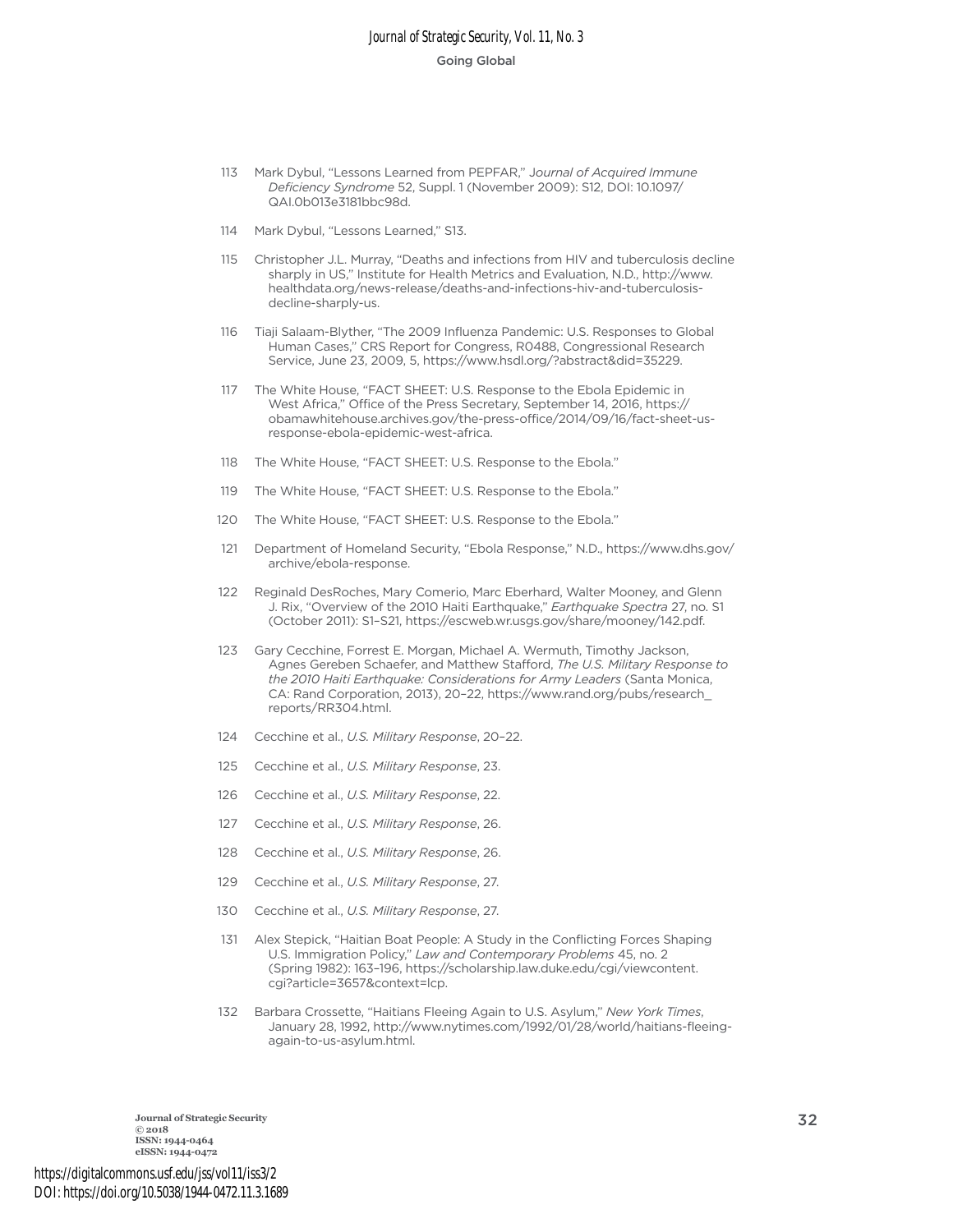#### Givens et al.: Going Global

- 133 Lydia Polgreen and Tim Weiner, "Haiti's President Forced Out; Marines Sent to Keep Order," *New York Times*, February 29, 2004, http://www.nytimes. com/2004/02/29/international/americas/haitis-president-forced-outmarines-sent-to-keep.html.
- 134 Federal Emergency Management Agency, "International Assistance System: Concept of Operations (IAS/CONOPS)," July 2015, 7, https://www.fema.gov/ media-library-data/1444411200092-5b09869d53801ceb5640c00b2f33 7e64/2015\_IAS\_CONOPS\_Public\_Version\_Accessible.pdf.
- 135 Amanda Erickson "Dozens of Countries Offered Help After Hurricane Katrina. After Harvey, Not So Much," *Washington Post*, September 1, 2017, https://www. washingtonpost.com/news/worldviews/wp/2017/09/01/dozens-of-countriesoffered-help-after-hurricane-katrina-after-harvey-not-so-much/?
- 136 Federal Emergency Management Agency, "International Assistance System," 10.
- 137 Federal Emergency Management Agency, "International Assistance System," 10.
- 138 Federal Emergency Management Agency, "International Assistance System," 10.
- 139 Federal Emergency Management Agency, "International Assistance System," 10.
- 140 The White House, "Executive Order -- Preparing the United States for the Impacts of Climate Change," Office of the Press Secretary, November 1, 2017, https://obamawhitehouse.archives.gov/the-press-office/2013/11/01/executiveorder-preparing-united-states-impacts-climate-change.
- 141 U.S Department of Homeland Security, "DHS Climate Action Plan," September 2013, 11–13, https://www.dhs.gov/sites/default/files/publications/DHS%20 Climate%20Action%20Plan.pdf.
- 142 U.S Department of Homeland Security, "DHS Climate Action Plan," 11–12.
- 143 U.S Department of Homeland Security, "DHS Climate Action Plan," 11–12.
- 144 Claude Berrebi and Jordan Ostwald, "Earthquakes, Hurricanes, and Terrorism: Do Natural Disasters Incite Terror?," *Public Choice* 149, no. 3/4 (December 2011): 383–403, https://www.jstor.org/stable/41483742; Claude Berrebi and Jordan Ostwald, "Exploiting the Chaos: Terrorist Target Choice Following Natural Disasters," *Southern Economic Journal* 79, no. 4 (April 2013): 793–811, |https:// doi.org/10.4284/0038-4038-2012.268.
- 145 Claude Berrebi and Jordan Ostwald, "Earthquakes, Hurricanes," and "Exploiting the Chaos."
- 146 David Danelo, "For Protection or Profit? Free Trade, Human Smuggling and International Border Management," The Global Initiative against Transnational Organized Crime, March 2018, 12–13, http://globalinitiative.net/wp-content/ uploads/2018/03/For-Protection-or-Profit-Intl-Border-Management-March-2018-web.pdf.
- 147 Homeland security, home secretaries, and public safety ministers from the Five Eyes meet annually to review shared internal security concerns. This parallels well established meeting protocols that regularly convene military, diplomatic, treasury, energy, and intelligence officials.
- 148 George W. Bush, "Executive Order Establishing Office of Homeland Security," Executive Order 13228, October 8, 2001, https://georgewbush-whitehouse. archives.gov/news/releases/2001/10/20011008-2.html
- 149 Bush, Executive Order 13228.